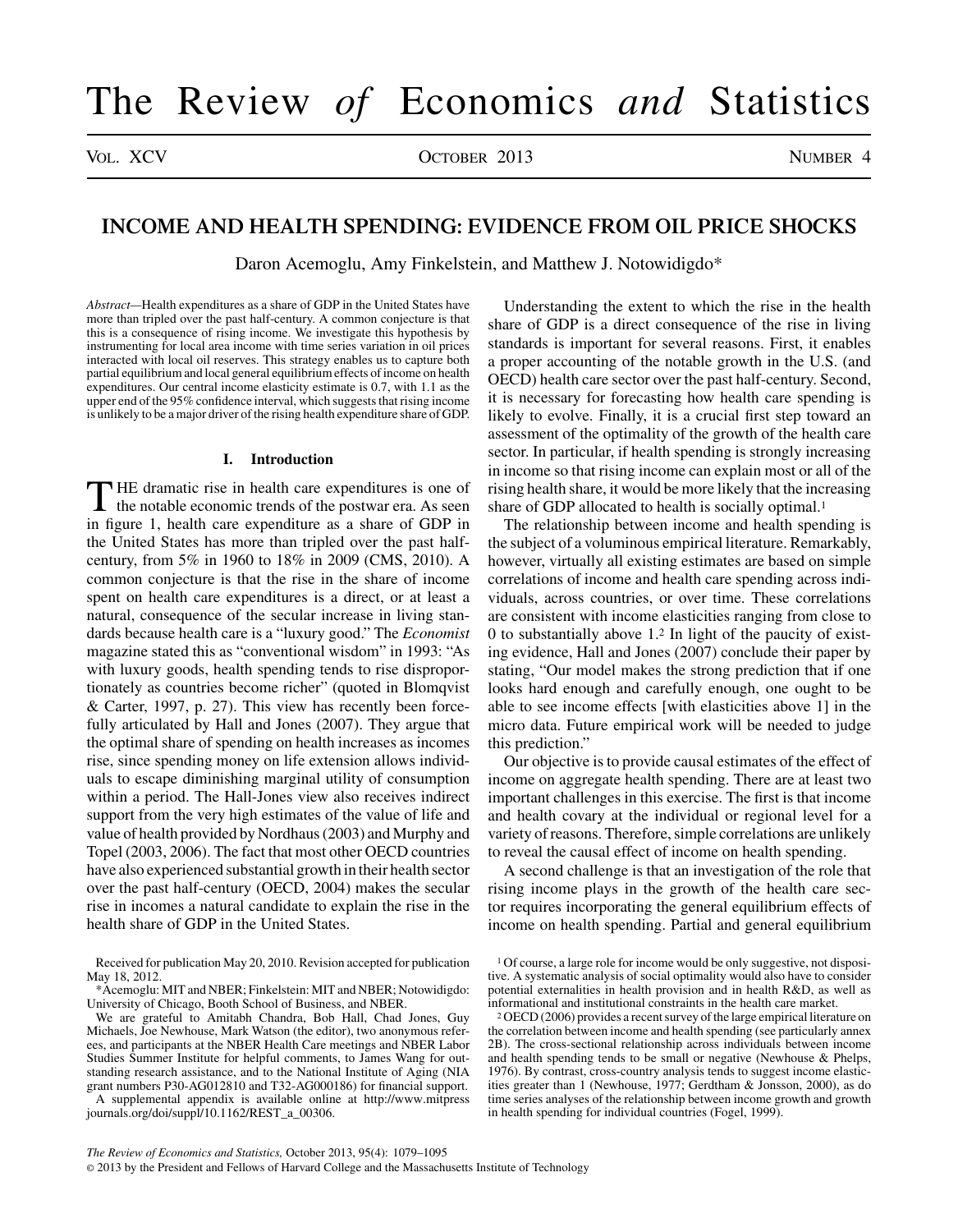



Source: CMS (2006).

income elasticities may differ for a variety of reasons. For example, the general equilibrium effect of rising income may be larger than the partial equilibrium effect if an increase in the demand for health care from a community (a "general equilibrium change") prompts changes in medical practices, including the adoption (and possibly development) of new technologies or because, in line with Baumol (1967), health care is complementary to other sectors but subject to slower productivity growth.3 Alternatively, if the supply of health care is less than perfectly elastic and the price elasticity of demand for health care is greater than 1, the responsiveness of health care expenditures to an increase in income may be lower in general equilibrium than in partial equilibrium. In addition, changes in income may also affect health care policy through a variety of political economy channels, either magnifying or curtailing the direct effect of income on health expenditures. Many of the potential general equilibrium effects are local in the sense that they result from changes in incomes in a particular region or local economy. These effects can be detected by looking at the response of health spending to income in the local economy. In addition, there may also exist important national or even global general equilibrium effects, which will be harder to detect empirically.

We confront both of these challenges: By exploiting plausibly exogenous variation in local area incomes, we attempt to estimate causal elasticities that incorporate local general equilibrium effects. Our strategy is to exploit the time series variation in global oil prices between 1970 and 1990 that affected incomes differentially across different parts of the (southern) United States that vary in the oil intensity of the local economy. In our baseline specification, we approximate local economies by economic subregions (ESRs), which consist of groups of counties within a state that have strong economic ties. We focus on the South of the United States to increase the comparability of the ESRs, in particular to

minimize the likelihood of differential trends in health care expenditure driven by other factors. Our empirical strategy exploits the interaction between global oil prices and ESRlevel importance of oil in the economy as an instrument for income. Our main proxy for the importance of oil is the size of preexisting oil reserves in an ESR. The identifying assumption is that the interaction between global oil price changes and local oil reserves should have no effect on changes in the demand for health care, except through income. We provide several pieces of evidence that are supportive of the validity of this identifying assumption. Using this instrumental-variable strategy, we estimate an elasticity of ESR-level hospital spending with respect to ESR-level income of  $0.72$  (standard error =  $0.21$ ). Point estimates of the income elasticity from a wide range of alternative specifications fall on both sides of our baseline estimate but are almost always less than 1.

We use our local general equilibrium income elasticity estimate to perform a back-of-the-envelope calculation of the role that rising income may have played in the rising U.S. health share. Our central point estimate of 0.72 suggests that rising income would be associated with a modest decline in the health share of GDP. Perhaps more informatively, the upper end of the 95% confidence interval of this estimate is 1.13; this allows us to reject the hypothesis that rising real income explains more than 0.5 percentage points of the 11 percentage point increase in the health share of U.S. GDP between 1960 and 2005.

We discuss several important caveats to this out-of-sample extrapolation. One set of concerns revolves around the fact that our estimates correspond to local general equilibrium effects of income changes but will not capture any global or national general equilibrium effects. Two such effects that could potentially increase the income elasticity of health expenditures above what we have estimated are induced innovations (which could occur at the national or global level) and national political economy responses to rising income. While we cannot rule out an important role for such mechanisms, we present empirical and theoretical evidence suggesting that national or global general equilibrium income effects may not be substantively large in this setting. A second set of concerns relates to the fact that our IV estimates are based on a specific type of income variation as well as a specific area of the country and time period; substantial heterogeneity in the income elasticity of health expenditures would suggest caution in any out-of-sample extrapolations. Again, our ability to address this is naturally limited, but we present a variety of estimates that we interpret as suggesting that heterogeneity in elasticities is not likely to lead to serious underestimation in our extrapolation to the effect of rising incomes on health expenditures. Finally, a third set of concerns relates to the nature of our data, particularly the fact that our empirical work focuses primarily on hospital expenditures rather than on total health expenditures. Here too the evidence suggests that our elasticity estimates for hospital spending are likely to be representative of those for total health expenditures.

<sup>3</sup> Finkelstein (2007), for example, argues that for such reasons, the general equilibrium effect of health insurance coverage on health spending is larger than the partial equilibrium effect.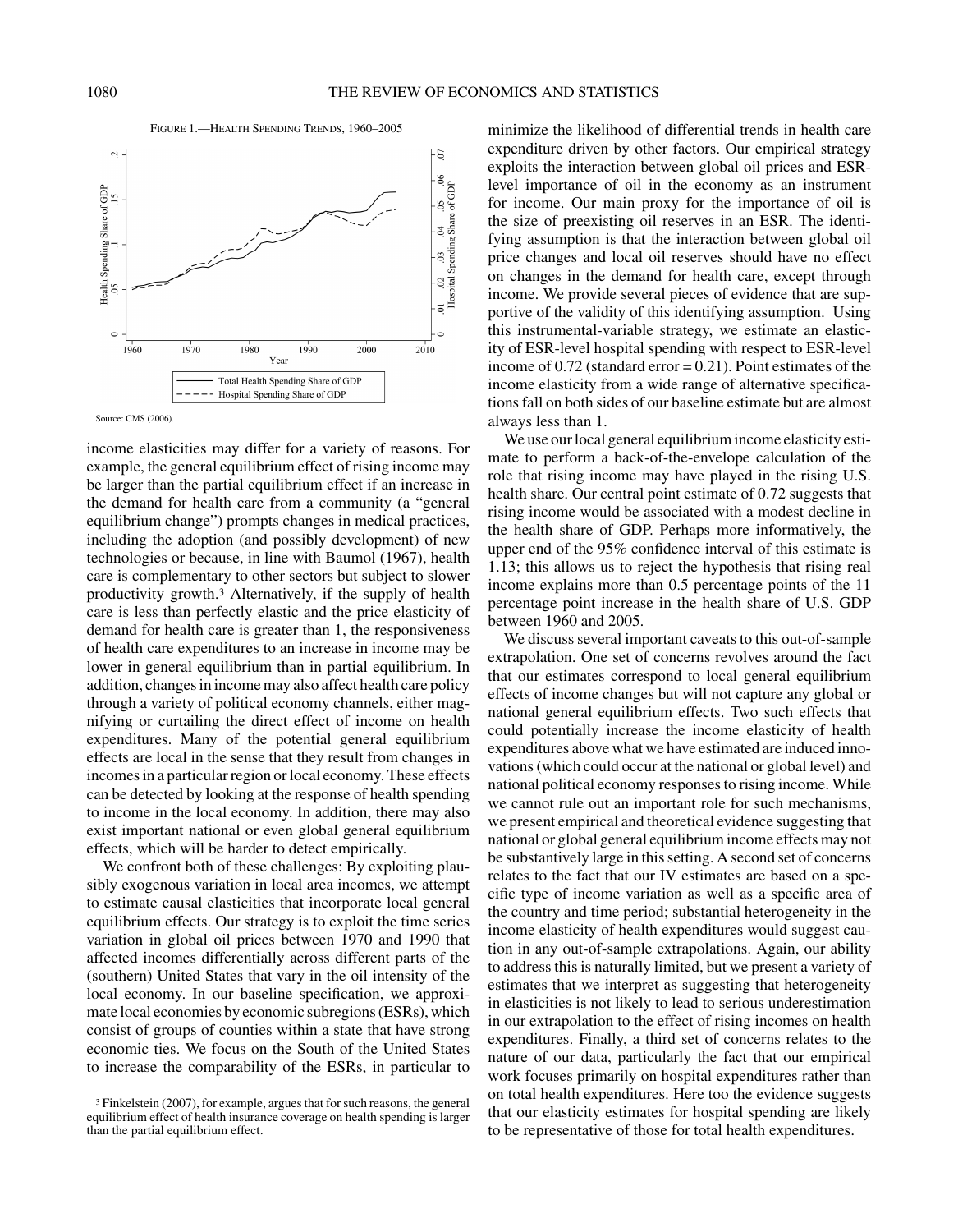A final point that warrants emphasis at the outset is that our empirical strategy estimates the effect of rising incomes on health care spending in the recent U.S. context. This empirical relationship is undoubtedly partly shaped by several specific institutional features of the U.S. health care system. Our evidence does not therefore directly address the question of whether health care is a "luxury good" in households' utility function as hypothesized by Hall and Jones (2007). Throughout we use the term *luxury good* to designate an empirical income elasticity greater than 1 (and similarly, *necessity* refers to an elasticity less than 1) while recognizing that this responsiveness to income may result from preferences, policy, or other factors.

To our knowledge, our paper represents the first empirical attempt to estimate the causal general equilibrium income elasticity of health spending.4 Indeed, we are aware of only two prior studies that attempt to estimate the causal effect of income on health spending; both estimate the partial equilibrium effect of income on own health spending. Moran and Simon (2006) use the Social Security notch cohort to examine the effect of plausibly exogenous variation in an elderly individual's income on the elderly's prescription drug use; they estimate an elasticity of drug use with respect to income of above 1. The Rand Health Insurance Experiment finds that a small, unanticipated, temporary increase in one's income has no significant impact on one's own health expenditures or utilization (Newhouse and the Insurance Experiment Group, 1993, p. 78).5

The rest of the paper proceeds as follows. Section II describes our empirical strategy and data. Section III contains our main results. It shows the first-stage relationship between ESR income and our instrument and presents our instrumental variable estimates of the local general equilibrium income elasticity of hospital expenditures and their components. Section IV discusses the implications of our elasticity estimate for the role of rising income in explaining the rise in the health share of GDP in the United States; it then discusses in some depth some of the most salient potential

<sup>4</sup> Our empirical strategy is related to that used by Michaels (2007) to estimate the long-run consequences of resource-based specialization and to those in Buckley (2003) and Black, McKinnish, and Sanders (2005). Michaels also exploits variation in oil abundance across county groups within the U.S. South and studies the consequences of the availability of greater oil resources on changes in the sectoral composition of employment and in education. Buckley (2003) exploited the same source of variation within Texas to investigate the effect of income on marriage and divorce. Black et al. (2005) use a similar strategy focusing the coal boom and bust. Davis and Haltiwanger (2001) investigate the impact of changes in oil prices on sectoral job creation and job destruction. Kilian (2008) provides a review of the literature on the economic effects of energy price shocks on a variety of sectors and macroeconomic aggregates. None of these papers studies the effect of income on the health care sector.

<sup>5</sup> These results are from the so-called Super Participation Incentive in which a subsample of families were given an unanticipated, small (a maximum of \$250 in the mid-1970s) additional lump sum payment for one year in the penultimate year of the experiment. Note that this subexperiment was not designed to estimate the income elasticity of demand for health care but rather to test whether the income-side payments made to families as part of the experimental design (whose focus was to estimate the effect of cost sharing) affected utilization.

threats to extrapolating from our estimates in this manner. Section V concludes. The online appendixes provide further theoretical and empirical results.

#### **II. Empirical Strategy and Data**

# *A. Motivating Theory*

We start with a simple theoretical model that provides a framework for interpreting our results. The model clarifies the distinction among three different income elasticities: the partial equilibrium income elasticity that measures the responsiveness of health spending to a change in an individual's income, the local general equilibrium income elasticity from a change in an area's income, and the global general equilibrium income elasticity that measures the responsiveness of health spending to national or global income changes.

Consider an individual *i* residing in area *j* at time *t* with a utility function given by

$$
\pi\left(Q_{jt}h_{ijt}\right)u\left(c_{ijt}\right),\tag{1}
$$

where *hijt* denotes this individual's health expenditures and *cijt* corresponds to his nonhealth consumption expenditures;  $Q_{it}$  is the quality of health care per unit of health care expenditure in area *j* at time *t*. By *area*, we mean the geographic areas approximating local health care markets. In our empirical work, we will look at economic subregions and then aggregate the data to the state level to investigate whether some of these technology and policy responses might be more pronounced at a higher level of aggregation. The functional form in equation (1), that is, multiplicatively separable in health and nonhealth consumption, is adopted both to simplify the exposition and to link our equations to Hall and Jones (2007), whose dynamic model also has a static representation identical to this equation (1). The budget constraint of the individual is written as

$$
c_{ijt} + h_{ijt} \leq y_{ijt},\tag{2}
$$

where both *cijt* and *hijt* are expenditures (and we therefore have no prices on the right-hand side; the relative price of health care is already incorporated into  $Q_{it}$ ). Assuming that both  $\pi$  and  $u$  are concave and differentiable, the individual's optimal demand for health expenditures leads to the following simple equation for the share of income spent on health,

$$
\frac{h_{ijt}}{y_{ijt}} = \frac{\eta_{\pi_{ijt}}/\eta_{u_{ijt}}}{1 + \eta_{\pi_{ijt}}/\eta_{u_{ijt}}},\tag{3}
$$

where  $\eta_{\pi_{ijt}} \equiv Q_{jt} h_{ijt} \pi' (Q_{jt} h_{ijt}) / \pi (Q_{jt} h_{ijt})$  and  $\eta_{u_{ijt}} \equiv$  $c_{ijt}u'(c_{ijt})/u(c_{ijt})$  are the elasticities of the  $\pi$  and *u* functions evaluated at the expenditure levels of individual *i* in area *j* and time *t*.

As Hall and Jones (2007) emphasized, we expect the share of income spent on health to increase as incomes rise if  $\eta_{u_{ijt}}$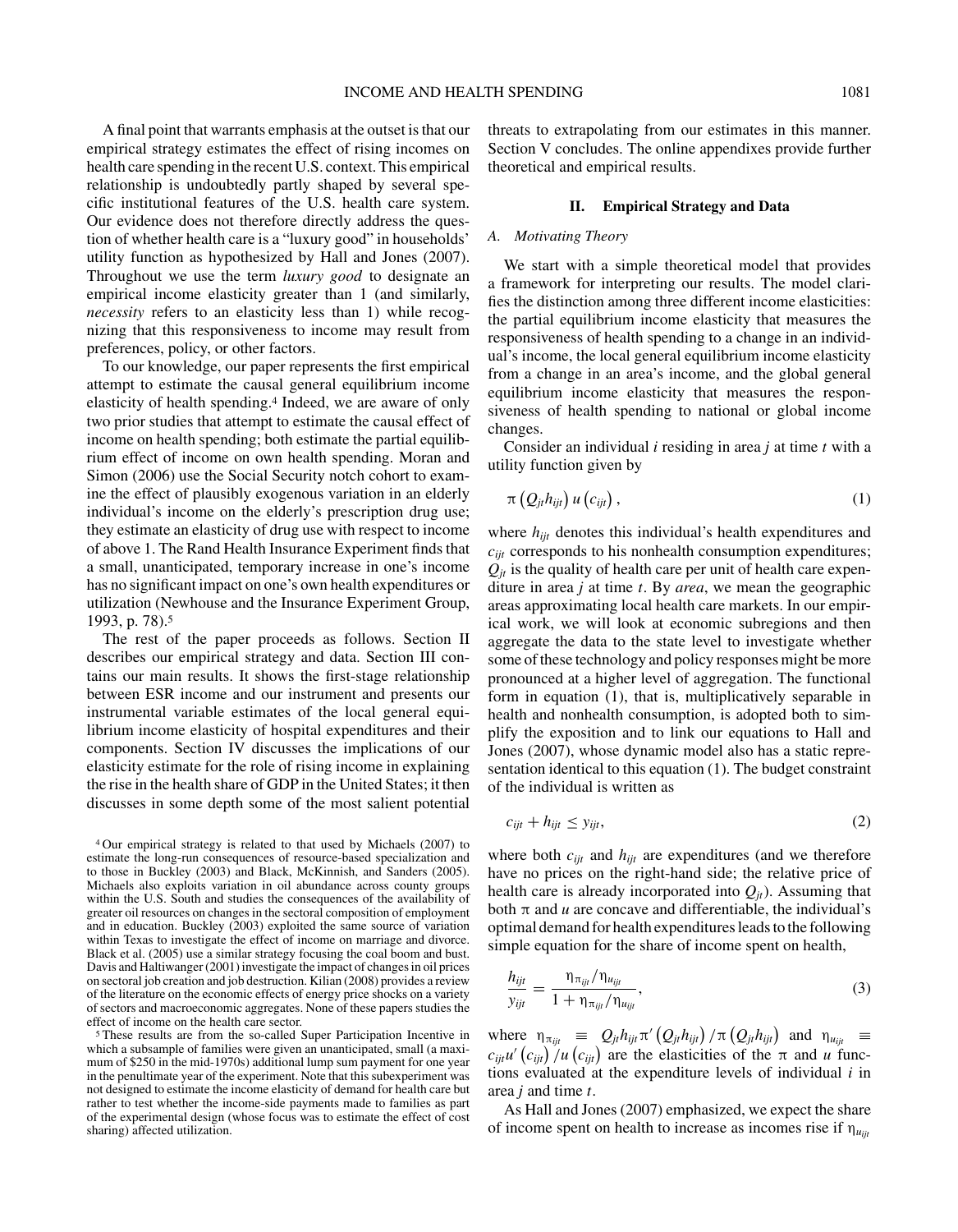decreases more rapidly than  $\eta_{\pi_{ijt}}$  with income. However, the behavior of the quality of health care in the area,  $Q_{it}$ , also plays an important role in the evolution of health expenditures. To see this more clearly, we take logs of both sides of equation (3) and then take a first-order Taylor expansion of  $\log[(\eta_{\pi_{ijt}}/\eta_{u_{ijt}})\,/\,(1+\eta_{\pi_{ijt}}/\eta_{u_{ijt}})]$  in terms of  $\log h_{ijt}$ ,  $\log Q_{jt}$ , and log *yijt* and rearrange to write

$$
\log h_{ijt} = \zeta \log Q_{jt} + \tilde{\beta} \log y_{ijt} + \xi_{ijt},\tag{4}
$$

where ξ*ijt* is an error term capturing approximation errors as well as any omitted factors. In practice, we expect the error term to have a representation of the form  $\xi_{ijt} = \tilde{\alpha}_i + \tilde{\gamma}_t + \tilde{\epsilon}_{ijt}$ , with  $\tilde{\alpha}_i$  and  $\tilde{\gamma}_t$  corresponding to systematic differences in the demand for health care across areas and over time. In equation (4),  $\beta$  measures the individual income elasticity for health expenditures holding  $Q_{it}$  constant. This is the elasticity we would measure if we could have random variation in individual incomes within an area, holding quality of health care  $Q_{it}$  constant; it thus corresponds to what we referred to as the partial equilibrium income elasticity.

In general equilibrium, income changes may affect the quality of health care.6 In this context, it is important to distinguish between local general equilibrium effects corresponding to the effects of changes in income in area *j* on health expenditures working through their effects on  $Q_{jt}$ —and national (or global) general equilibrium effects whereby changes in national (or global) income have an impact on health expenditures through their effect on some frontier quality or the aggregate of the area qualities, that is, the aggregate of the  $Q_{it}$ s. Examples of local general equilibrium effects of area income on area health care quality would include hospital entry and technology adoption decisions in response to changes in local income and local health policy decisions (such as funding of public hospitals or state-level public health insurance eligibility rules) that are responsive to local area income. Examples of national or global general equilibrium effects of income would include the development of new technologies induced by national or global income changes and the responsiveness of national health policy decisions (such as Medicare policy) to national income.

To capture these two distinct mechanisms, we write

$$
\log Q_{jt} = \bar{\alpha}_j + \kappa_0 \log y_{jt} + \kappa_1 \log y_t + \lambda_1 s_t, \tag{5}
$$

where  $y_{jt}$  is average (per capita) income in area *j* at time *t* and  $y_t$  is average national income,  $\kappa_0$  measures local general equilibrium effects, and  $\kappa_1$  captures national or global general equilibrium effects.<sup>7</sup> In addition,  $\bar{\alpha}_i$  captures other sources of variation (orthogonal to income) in the quality of health care across areas, and *st* captures other factors (orthogonal to income) affecting the quality of health care in the aggregate, such as autonomous scientific advances. Substituting equation (5) into equation (4), averaging across all individuals within area *j*, and proxying the average of logs with the log of the average, we obtain

$$
\log h_{jt} \simeq \alpha_j + \gamma_t + \beta \log y_{jt} + \varepsilon_{jt},\tag{6}
$$

where  $h_{jt}$  is average health expenditure in area *j* at time *t*, and we have  $\alpha_j \simeq \tilde{\alpha}_j + \zeta \bar{\alpha}_j$ ,  $\gamma_t \simeq \tilde{\gamma}_t + \zeta (\kappa_1 \log y_t + \lambda_1 s_t)$ , and  $\beta \simeq \beta + \zeta \kappa_0$ . Note also that equation (6) could have been equivalently written in its aggregate form, with the log of total area health expenditure,  $\log H_{jt}$ , on the left-hand side and the log of total area income,  $\log Y_{it}$ , on the right-hand side. In our empirical work, it will be more convenient to start with this version, though our main estimates will come from equations expressed in variants of per capita units as in equation (6).

Equation (6) emphasizes that the income elasticity β we estimate will differ from the partial equilibrium income elasticity (β) due to local general equilibrium effects (ζκ<sub>0</sub>). For example, when the income of a single individual in an area increases, the types of health care that this individual has access to will remain constant, and this may limit his willingness to spend on health care. In contrast, if the entire area becomes more prosperous, local hospitals may adopt new technologies or new practices that increase the willingness of (a subset of) the local population to spend on health care. Thus, while the partial equilibrium income elasticity  $\beta$  might be small, the local general equilibrium elasticity β could be substantially larger.8

Equation (6) also emphasizes that national or global general equilibrium income effects, such as induced innovation or national policy responses, are absorbed by the time effects, the γ<sub>t</sub>s, and are thus not captured in our estimates of β. To the extent that these national or global general equilibrium income effects are quantitatively important, our estimates will understate the national or global relationship between income and health. We view this as an important but inevitable limitation of our empirical strategy, which attempts to obtain causal estimates of the impact of income on health expenditures. We are not aware of alternative empirical strategies that could generate convincing estimates of national and global general equilibrium effects of rising income; in particular, any pure time series strategy would confound the effects of income with those represented by  $s_t$  in equation (5). Instead, our strategy is to provide credible estimates that incorporate both partial equilibrium and local general equilibrium income effects. We then draw on supplementary evidence to try to gauge whether there are likely to be quantitatively important national general equilibrium income effects not captured by our analysis. As we discuss in section IVB, this supplementary evidence and analysis suggest that the national relationship between income and health expenditures is not significantly different from the relationship estimated from our empirical approach.

<sup>6</sup> Our use of the term *quality* does not imply a normative assessment of the net social benefit of changes in  $Q_{jt}$ . Instead,  $Q_{jt}$  stands for factors increasing the demand for health care.

<sup>7</sup> For induced innovation, we could also take *yt* to represent average income in the OECD.

<sup>&</sup>lt;sup>8</sup> As noted in section I, β could also be smaller than  $\tilde{\beta}$ .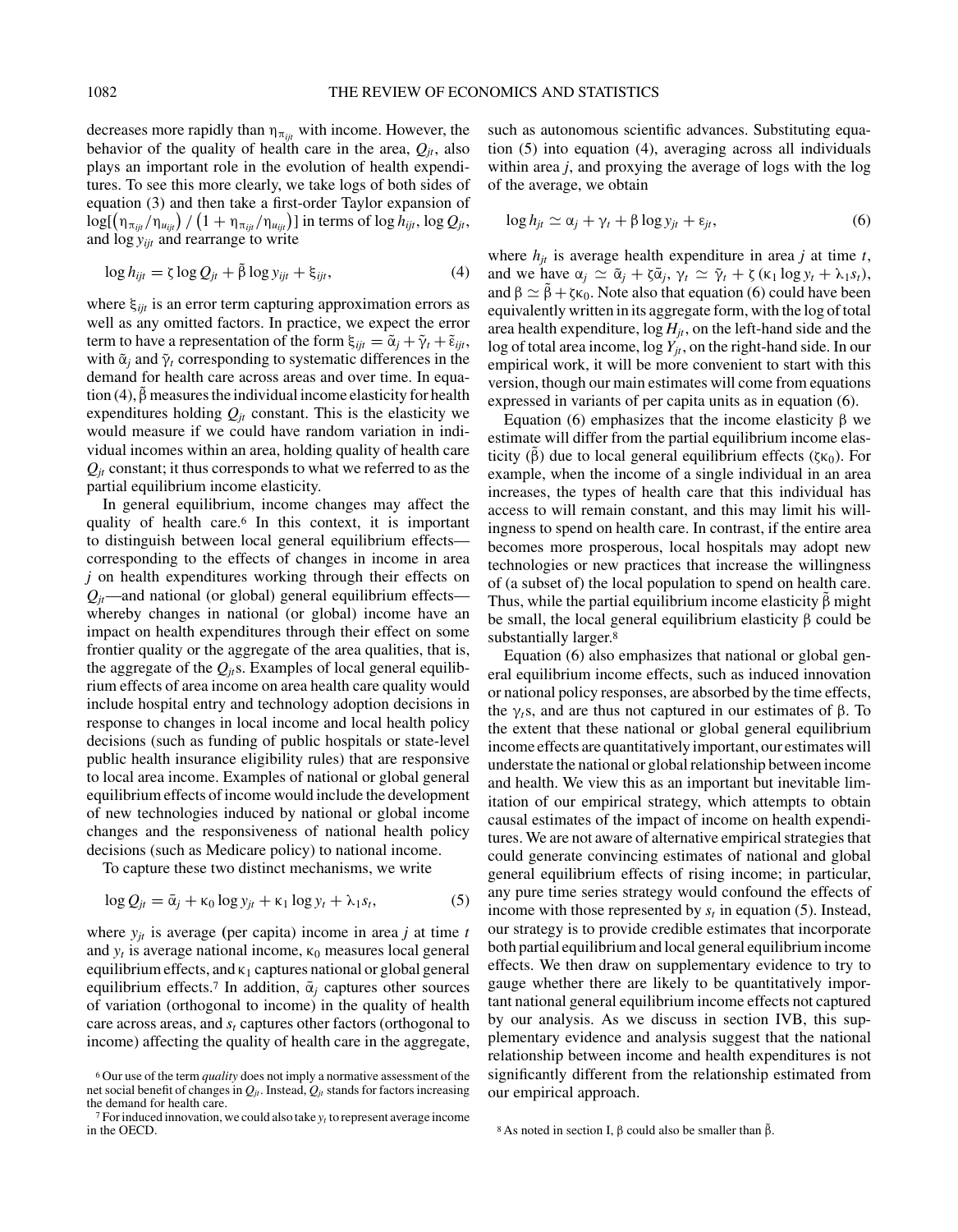#### *B. Empirical Strategy*

Let us first write equation (6) in its aggregate form and with covariates as follows,

$$
\log H_{jt} = \alpha_j + \gamma_t + \beta \log Y_{jt} + \mathbf{X}_{jt}^T \boldsymbol{\phi} + \varepsilon_{jt},\tag{7}
$$

where  $Y_{jt}$  is total area income,  $\mathbf{X}_{jt}$  denotes a vector of other covariates that are included in some of our specifications (and  $\mathbf{X}_{jt}^T$  denotes its transpose). In our baseline specification, there are no  $\mathbf{X}_{jt}$ s, and  $H_{jt}$  is total hospital expenditures in area *j* at time *t*. The  $\alpha_i$ s are area fixed effects measuring any timeinvariant differences across the different geographic areas. The γ*t*s are year fixed effects, capturing any common (proportional) changes in health care spending each year.9 For convenience and transparency, we begin by estimating this aggregate form of equation (6) and then turn to estimating variants of the per capita specification shown in this equation.

The simplest strategy would be to estimate  $\beta$  in equation (7) using ordinary least squares (OLS). However, OLS estimates of β are likely to be biased. Moreover, the sign of the bias is a priori ambiguous. For example, if income is positively correlated with (unobserved) health and healthier areas have lower health care expenditures, the OLS estimates would be biased downward. If instead income is positively correlated with insurance coverage and insurance encourages increased health care spending, OLS estimates would be biased upward.

Our empirical strategy attempts to isolate potentially exogenous sources of variation in local area income,  $Y_{it}$  (or equivalently in local per capita income,  $y_{jt}$ , in later specifications). We instrument for changes in area income by exploiting the differential impact of (global) changes in oil prices across areas of the country in which oil production plays a more or less significant role in the local economy. In particular, we instrument for  $\log Y_{it}$  in equation (7) with the following first-stage regression:

$$
\log Y_{jt} = \alpha'_j + \gamma'_t + \delta(\log p_{t-1} \times I_j) + \mathbf{X}_{jt}^T \mathbf{\phi}' + u_{jt},\qquad(8)
$$

where  $p_{t-1}$  is the global spot oil price in the previous year and  $I_i$  is a (time-invariant) measure of the role of oil in the local economy. The  $\alpha'_j$ s and  $\gamma'_i$ s are defined similarly to the  $\alpha_j$ s and  $\gamma_t$ s in equation (7). In our baseline specifications, *I<sub>j</sub>* will be proxied by the total amount of oil reserves in area *j*. Throughout, we use oil prices dated *t*−1 in the regression for income at time *t* to allow a lag in the translation of oil price changes into income changes. We show in the online appendix (section B) that the estimates and implied elasticities are similar when we instead use oil prices at time *t*. The year fixed effects in both the first and second stage will capture any common (proportional) effects of oil price changes on area income and health care expenditures that are independent of the role of oil in the local economy; these may be operating, for example, through the effects of oil prices on costs of living or production.

Our identifying assumption is that absent oil price changes, health expenditures in areas with different oil reserves would have grown at similar rates. This is reasonable since both global oil prices and the location of oil reserves are not affected by, and should not be correlated with, changes in an area's demand for health care. Naturally, areas with different amounts of oil reserves may differ in ways that could affect health expenditures. Any such differences that are time invariant will be captured by the area fixed effects (the α*j*s and  $\alpha'_j$ s) in equations (7) and (8). Only differential trends in health expenditures across these areas would be a threat to the validity of our instrumental variables strategy. As a basic step to increase comparability across areas and limit potential differential trends, our baseline analysis focuses on the southern United States, which contains about 50% of the oil in the United States (*Oil and Gas Journal Data Book*, 2000). We show in section IIC that areas of the southern United States that differ in terms of the role of oil in the local economy- $I_i$ in equation (8)—have similar levels of income and hospital expenditures at the start of our sample period (when oil prices had been relatively constant for at least twenty years). More important, in the online appendix (section B), we provide a variety of evidence to support our identifying assumption that there were no major differential trends in health expenditures across local economies correlated with their oil intensity.

Our baseline specification focuses on the period 1970 to 1990, which encompasses the major oil boom and bust and uses economic subregions (ESRs) as our geographic units (local economies). We construct our ESRs by splitting these subregions produced by the Census (Census ESRs) so that our ESRs do not straddle state boundaries. Census ESRs are commonly used geographic aggregations that were last revised for the 1970 Census; they consist of groupings of state economic areas (SEAs).10 There are 247 ESRs in the United States overall and 99 in our sample of 16 southern states.<sup>11</sup>

# *C. Data and Descriptive Statistics*

Estimation of equations (7) and (8) requires time series data on oil prices, cross-sectional data on the oil intensity of the local economy, panel data on the income in each area, and panel data on health expenditures in each area. We briefly describe the construction of our main data series here. Table 1 provides summary statistics on some of our main variables.

<sup>9</sup> The specification with the dependent variable, hospital expenditures, in logs rather than in levels is attractive both because the distribution of hospital expenditures across areas is highly right skewed (see figure 5 below) and because it implies that year fixed effects correspond to constant proportional (rather than constant level) changes in health spending across all areas.

<sup>10</sup> ESRs frequently cross state boundaries. In contrast, SEAs do not cross state boundaries and are defined on the basis of a combination of demographic, economic, agricultural, topographic, and natural resource considerations. In metropolitan areas, SEAs are based on standard metropolitan areas (SMSAs); for SMSAs that straddle two or more states, each part becomes a separate SEA.

<sup>&</sup>lt;sup>11</sup> Our baseline sample is 2,065 observations instead of  $99 \times 21 = 2,079$ observations because of four ESR-years of missing hospital data and because Washington, D.C., does not appear in the hospital data until 1980. Restricting the sample to ESRs that appear in all years does not affect results.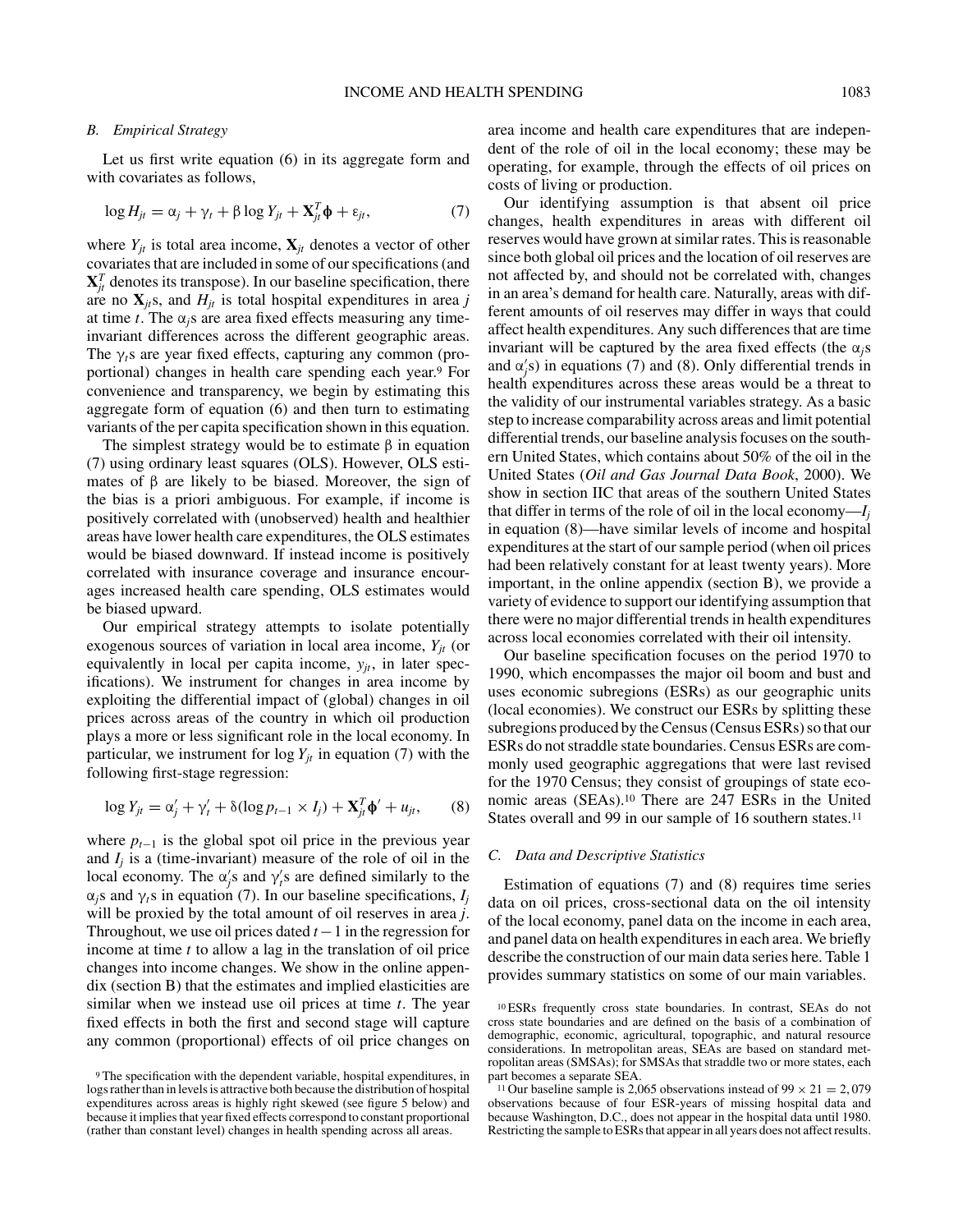| TABLE 1.-DESCRIPTIVE STATISTICS                               |         |                      |          |                        |  |  |  |  |  |
|---------------------------------------------------------------|---------|----------------------|----------|------------------------|--|--|--|--|--|
|                                                               |         | <b>ESR-Year Data</b> |          | <b>State-Year Data</b> |  |  |  |  |  |
| Variable                                                      | Mean    | <b>SD</b>            | Mean     | <b>SD</b>              |  |  |  |  |  |
| Oil and Gas Data Book Data                                    |         |                      |          |                        |  |  |  |  |  |
| Oil reserves (million barrels)                                | 532.3   | 1,596.1              | 3,371.7  | 9,124.3                |  |  |  |  |  |
| County Business Patterns Data                                 |         |                      |          |                        |  |  |  |  |  |
| Total income (payroll) (\$millions)                           | 2,916.9 | 6.066.7              | 18,494.4 | 20,751.0               |  |  |  |  |  |
| Total employment (millions)                                   | 0.21    | 0.35                 | 1.32     | 1.13                   |  |  |  |  |  |
| AHA hospital data                                             |         |                      |          |                        |  |  |  |  |  |
| Total expenditures (\$millions)                               | 292.61  | 636.31               | 1,854.22 | 2,257.94               |  |  |  |  |  |
| Hospital payroll (\$millions)                                 | 139.87  | 284.12               | 886.40   | 1,011.38               |  |  |  |  |  |
| Admissions (millions)                                         | 0.11    | 0.16                 | 0.73     | 0.55                   |  |  |  |  |  |
| Inpatient days (millions)                                     | 1.08    | 1.47                 | 6.85     | 4.76                   |  |  |  |  |  |
| Beds (thousands)                                              | 4.15    | 5.65                 | 26.29    | 19.06                  |  |  |  |  |  |
| Full-time equivalents (thousands)                             | 9.58    | 14.55                | 60.72    | 48.58                  |  |  |  |  |  |
| $RN/(LPN + RN)$                                               | 0.63    | 0.12                 | 0.69     | 0.09                   |  |  |  |  |  |
| Number of technologies                                        | 46.98   | 18.10                | 48.37    | 19.53                  |  |  |  |  |  |
| Number of hospitals                                           | 24.67   | 26.57                | 156.43   | 126.71                 |  |  |  |  |  |
| Current population Reports and NHIS data                      |         |                      |          |                        |  |  |  |  |  |
| Population (millions)                                         | 0.68    | 0.89                 | 4.44     | 3.40                   |  |  |  |  |  |
| HUWP (millions)                                               | 0.60    | 0.84                 | 3.88     | 3.02                   |  |  |  |  |  |
| BEA GSP data (all in \$millions)                              |         |                      |          |                        |  |  |  |  |  |
| Total GSP (industry-specific GSPs)                            |         |                      | 54,559.5 | 60,731.7               |  |  |  |  |  |
| Health services                                               |         | 1,639.9              | 2,182.0  |                        |  |  |  |  |  |
| Amusement and recreation services                             |         | 150.3                | 266.4    |                        |  |  |  |  |  |
| Hotels and other lodging                                      |         |                      | 237.7    | 343.6                  |  |  |  |  |  |
| Legal services                                                |         |                      | 312.9    | 575.2                  |  |  |  |  |  |
| Other services                                                |         |                      | 624.5    | 995.6                  |  |  |  |  |  |
| Food                                                          |         |                      |          |                        |  |  |  |  |  |
| Health Care Financing Administration data (all in \$millions) |         |                      |          |                        |  |  |  |  |  |
| Total health care expenditures                                | 5,923.8 | 6,447.2              |          |                        |  |  |  |  |  |
| Hospital expenditures                                         | 2,641.1 | 2,663.7              |          |                        |  |  |  |  |  |
| Physician and other services                                  | 1.626.0 | 2,065.4              |          |                        |  |  |  |  |  |
| Dental services                                               | 303.3   | 330.7                |          |                        |  |  |  |  |  |
| Drugs and other medical nondurables                           | 654.7   | 685.4                |          |                        |  |  |  |  |  |
| Vision products                                               |         |                      | 106.2    | 130.8                  |  |  |  |  |  |
| Nursing care                                                  |         |                      | 390.7    | 382.2                  |  |  |  |  |  |
| Other health services                                         | 201.8   | 425.2                |          |                        |  |  |  |  |  |

Summary statistics in columns 1 and 2 are for the baseline sample of 99 ESRs in the sixteen southern states between 1970 and 1990 (all statistics are ESR-year); columns 3 and 4 report summary statistics for the state-year data for the same baseline sample of sixteen southern states between 1970 and 1990. BEA and HCFA data are available only at the state level.  $N = 2065$  at ESR-year except for RN/(LPN+RN), which is 1987. N = 326 1970, 1972, 1974, 1976, 1978, and 1980–1990. Data on inpatient days are not available in 1979. *N* = 236 at state-year for HCFA data, which are available only in 1972, 1976–1978, and 1980–1990. HUWP is a hospital-utilization weighted measure of population. See the text for details.



Figure 2.—Annual Oil Prices, 1950–2010

Average annual oil prices calculated from the monthly spot prices in the West Texas Intermediate series. The data are available at http://research.stlouisfed.org/fred2/series/OILPRICE/downloaddata?cid=98.

*Oil prices*. We measure oil prices by the average annual spot oil price from the West Texas Intermediate series.12 Figure 2 shows the time series of average annual spot oil prices from 1950 to 2005. We focus primarily on the period 1970 to 1990, the two decades that encompass the major oil boom and bust. Oil prices rose dramatically over the 1970s from \$3.35 per barrel in 1970 to a high of \$37.38 per barrel in 1980. This oil boom was followed by an oil bust; oil prices declined starting in 1980 to a trough of \$15.04 per barrel in 1986. As documented by several researchers (Hamilton, 2009; Kline, 2008), oil price shocks appear to be permanent. In section C.3 in the online appendix, we present our own analysis of the time series, which is also consistent with changes in oil prices being permanent. This suggests that if individuals correctly understand oil price changes to be permanent, our empirical strategy will be informative about the effects of permanent (rather than transitory) changes in income on health care expenditures.

<sup>12</sup> These data are available at http://research.stlouisfed.org/fred2/series /OILPRICE/downloaddata?cid=98.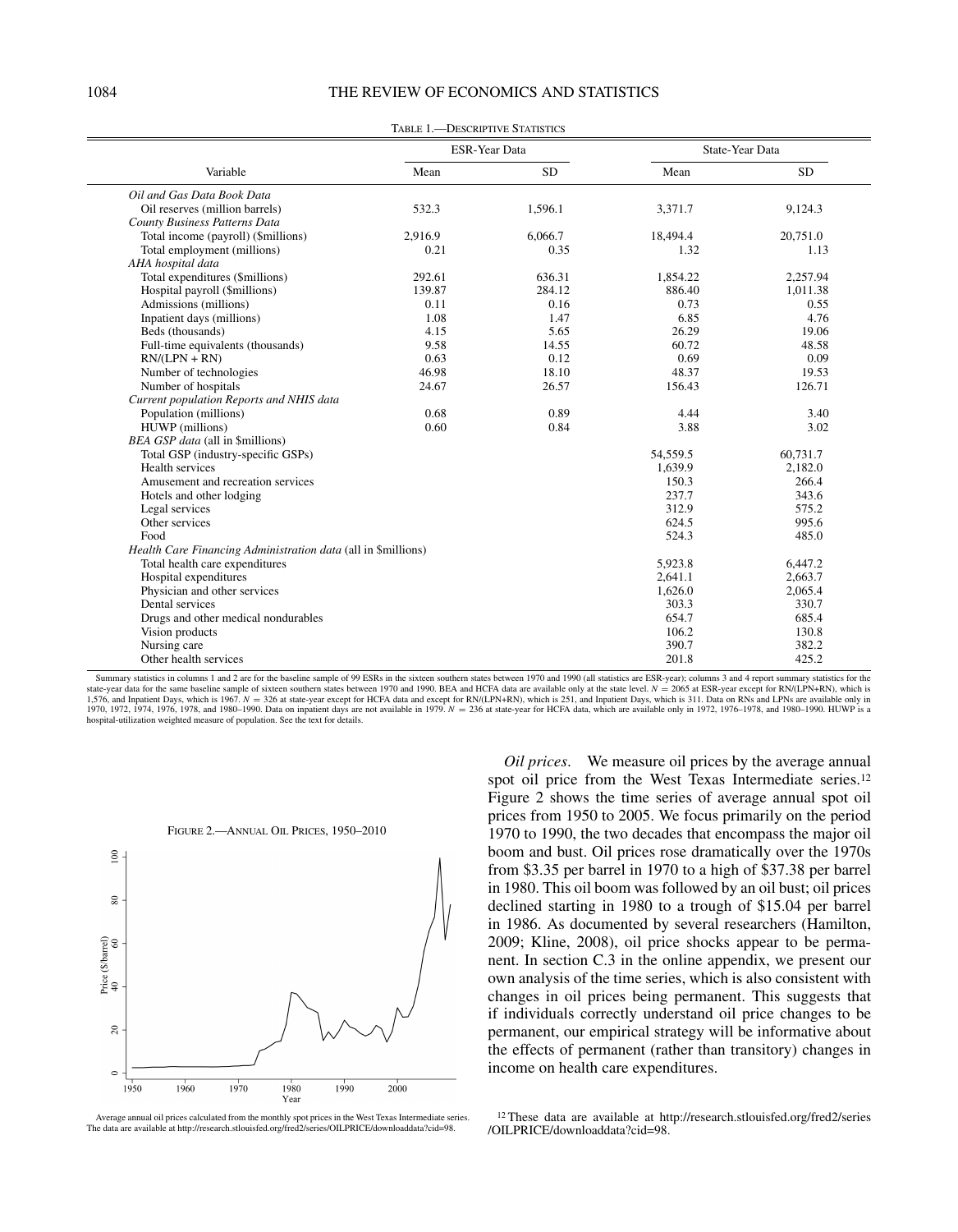Figure 3.—Map of Large Oil Well Reserves



This map displays the total amount of oil in large oil wells for each economic subregion (ESR) in the South. Large oil wells are defined as having ever had more than 100 million barrels of oil. Source: The data come from the 2000 edition of the *Oil and Gas Data Book*.

*Oil intensity*. Our primary measure of the oil intensity of area *j* is an estimate of the total oil reserves in that area (since discovery). We draw on data from the 2000 edition of the *Oil and Gas Journal Data Book*, which includes information on all 306 oil wells in the United States of more than 100 million barrels in total size. Total oil reserves are calculated as estimated remaining reserves plus total cumulative oil production as of 1998; they are thus not affected by the prior intensity of oil extraction in the area. Throughout, we refer to these as large oil wells. Our baseline analysis is limited to the southern United States, which contains 161 of the 306 large oil wells in the United States and 51% of the total oil reserves of these oil wells.13

Figures 3 and 4 show the cross-sectional variation in oil reserves across different areas of the South. These figures indicate that the importance of oil to the local economy varies substantially across different areas of the South, including substantial within-state variation. For example, approximately 70% (69 out of 99) of the ESRs in the southern United States have no large oil wells. Conditional on having a large oil well, the standard deviation in oil reserves across ESRs in the southern United States is more than 2,500 million barrels (relative to a mean reserve conditional on having any reserves of 1,700 million barrels). As a result of this variation, as we shall see, different areas experienced differential changes in income in response to changing oil prices. This is the basis of our first stage.

Figure 4.—Distribution of Large Oil Well Reserves by ESR



This figure displays the cross-sectional distribution of oil reserves by economic ESR among the ESRs containing large wells. Of the 99 ESRs in the South, 69 ESRs do not have any large oil wells. This figure shows the amount of oil reserves (in billions of barrels) for the 30 ESRs with large oil wells. Source: 2000 edition of the *Oil and Gas Data Book*.

*Area income*. Our primary data on ESR income come from aggregating up county-level annual payroll (for all establishments) from the County Business Patterns (CBP).14 We also obtain ESR-level employment data from the CBP in

<sup>14</sup> The CBP is an annual establishment survey of all establishments in the Business Register at the Census Bureau. The CBP data are available online at the Geospatial & Statistical Data Center at the University of Virginia for 1977 through 1997 (http://fisher.lib.virginia.edu /collections/stats/cbp/county.html) and at the U.S. Census Bureau for 1998 through 2006 (http://censtats.census.gov/cbpnaic/cbpnaic.shtml). Earlier years were hand-entered from bound volumes available at the MIT Library Storage Annex. For more information on these data, see http://www.census .gov/epcd/cbp/view/cbpmethodology.htm.

<sup>13</sup> According to the 2000 edition of the *Oil and Gas Data Book*, there is only one large well in the South that is listed as having been discovered after 1970 (Giddings, Texas, in 1971). Excluding this well has no effect on our results. There are also 60 (out of the 306) oil wells that are located offshore and thus were not assigned to any county. These offshore wells account for 12% of the oil reserves in the data.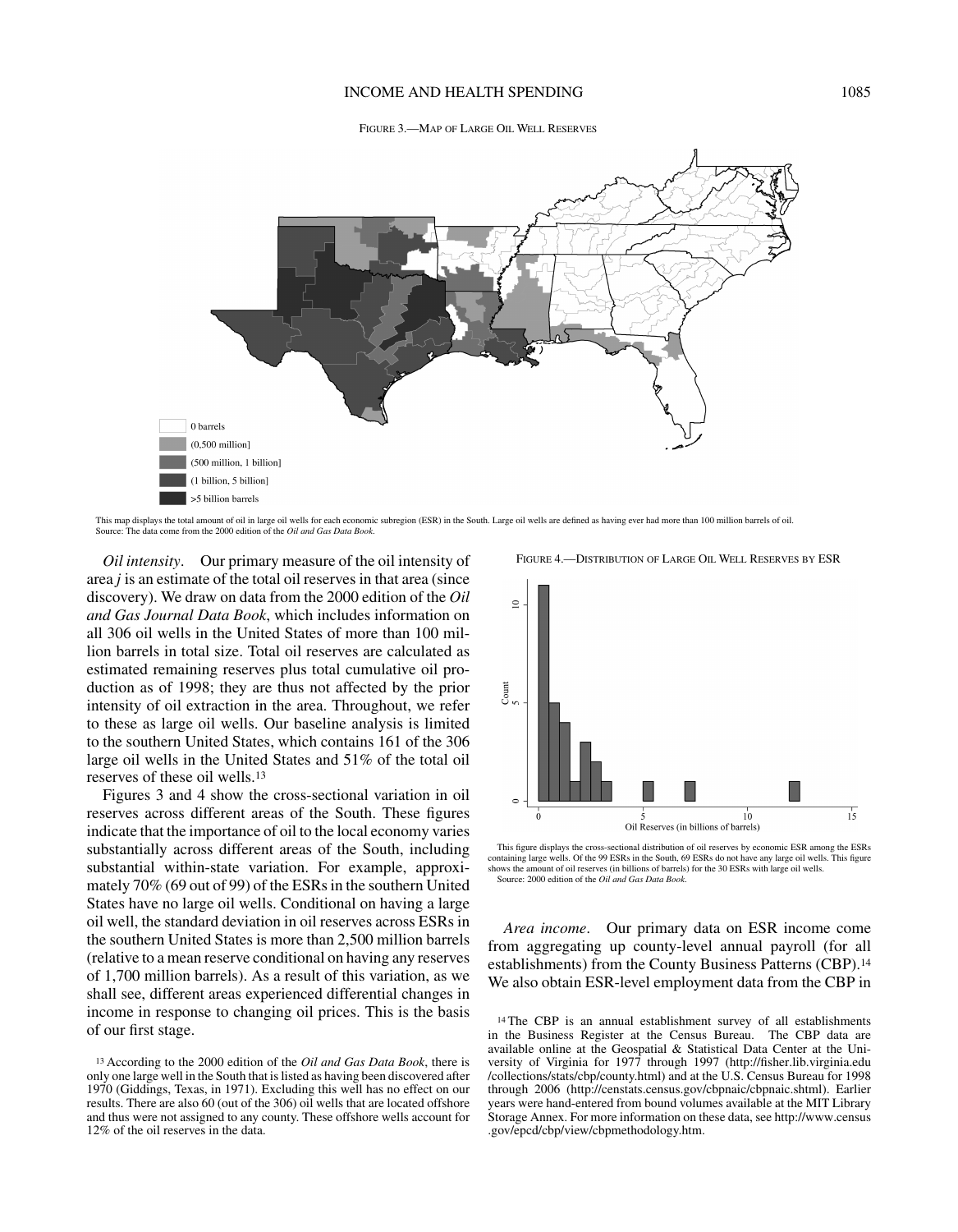Figure 5.—Aggregate Hospital Expenditure and Income Data, 1970–1980



Histograms of total hospital expenditures and total income by ESR. Total hospital expenditures come from the American Hospital Association Annual Surveys, and income is measured using the payroll data from the County Business Patterns (CBP). Both variables are displayed in logs.

the same manner. The CBP data are attractive for our purposes because of their level of disaggregation, enabling us to construct ESR-level measures of income. Figure 5 provides a histogram of the logarithm (log) of income from the CBP across ESRs. The distribution of log income appears to be well approximated by a normal distribution.

*Area health spending*. Our primary data on area health spending are obtained by aggregating up hospital-level data from the American Hospital Association's (AHA) annual census of all U.S. hospitals. We use these data to construct our main dependent variable: total hospital expenditures in area *j* and year *t*. Figure 5 shows a histogram of the log of hospital spending from the AHA, which also has the standard shape of a normally distributed variable.

The AHA data also contain other measures of hospital activity, which we use to investigate which components of health expenditure respond to the rise in income and to investigate the impact of rising income on hospital technology adoption. Specifically, the AHA data contain total hospital expenditures, payroll expenditures, full-time equivalent

employment, admissions, inpatient days, beds, and a series of binary indicator variables for whether the hospital has a variety of different technologies. For about three-quarters of the years, we also have information on the levels of fulltime-equivalent employment of two types of nurses in the data: registered nurses (RNs) and licensed practitioner nurses (LPNs), which together constitute about 20% of total hospital employment. RNs are considerably more skilled than LPNs and we use the ratio of RNs to RNs and LPNs, combined as a proxy for the skill mix.15

There are three key advantages of the AHA data. First, they are extremely high quality. Relatedly, they appear to be unique among annual subnational data on health expenditures from our time period in that they are constructed independently each year and therefore do not rely on some degree of interpolation between years. Second, they allow us to conduct our analysis at a level of aggregation below the state and thus to exploit the substantial within-state variation in oil intensity shown in figure 3. Third, they allow us to measure other components of health care activity. In particular, using these data, we can measure hospital technology adoption decisions and thereby investigate potential global general equilibrium effects through induced innovation.

The major drawback of the AHA data is that they do not contain information on nonhospital components of health expenditures. In section IVB, we draw on several additional data sources to provide suggestive evidence that the income elasticity of overall health expenditures is not greater than that of hospital expenditures.

*Population*. To investigate the extent of migration in response to our income variation, we use annual data on total area population and on area population by five-year age groups from the Current Population Reports (CPR). Crucially for our purposes, population is not interpolated between censuses but rather is imputed annually based on a variety of administrative data sources including data on births, deaths, school enrollment, and tax returns (U.S. Census Bureau, various states and years; Siegal, 2002).16

Finally, to gauge the relative intensity of hospital use among individuals of different age groups, we use data on the age profile of hospital use constructed from the National Health Interview Survey (NHIS), which we pool between 1973 and 1991.

*Comparison across areas with different oil intensity*. Table 2 examines whether there are significant differences in income and various measures of hospital activity in 1970 across ESRs with different levels of oil reserves. We look at this relationship in our baseline sample of the sixteen southern

<sup>15</sup>RN certification requires about twice as many years of training as LPN certification, and RNs are paid substantially higher hourly wages (see Acemoglu & Finkelstein, 2008).

<sup>16</sup> The Current Population Reports data are available online at the U.S. Census Bureau (http://www.census.gov/popest/archives/pre-1980/ and http://www.census.gov/popest/archives/1980s/).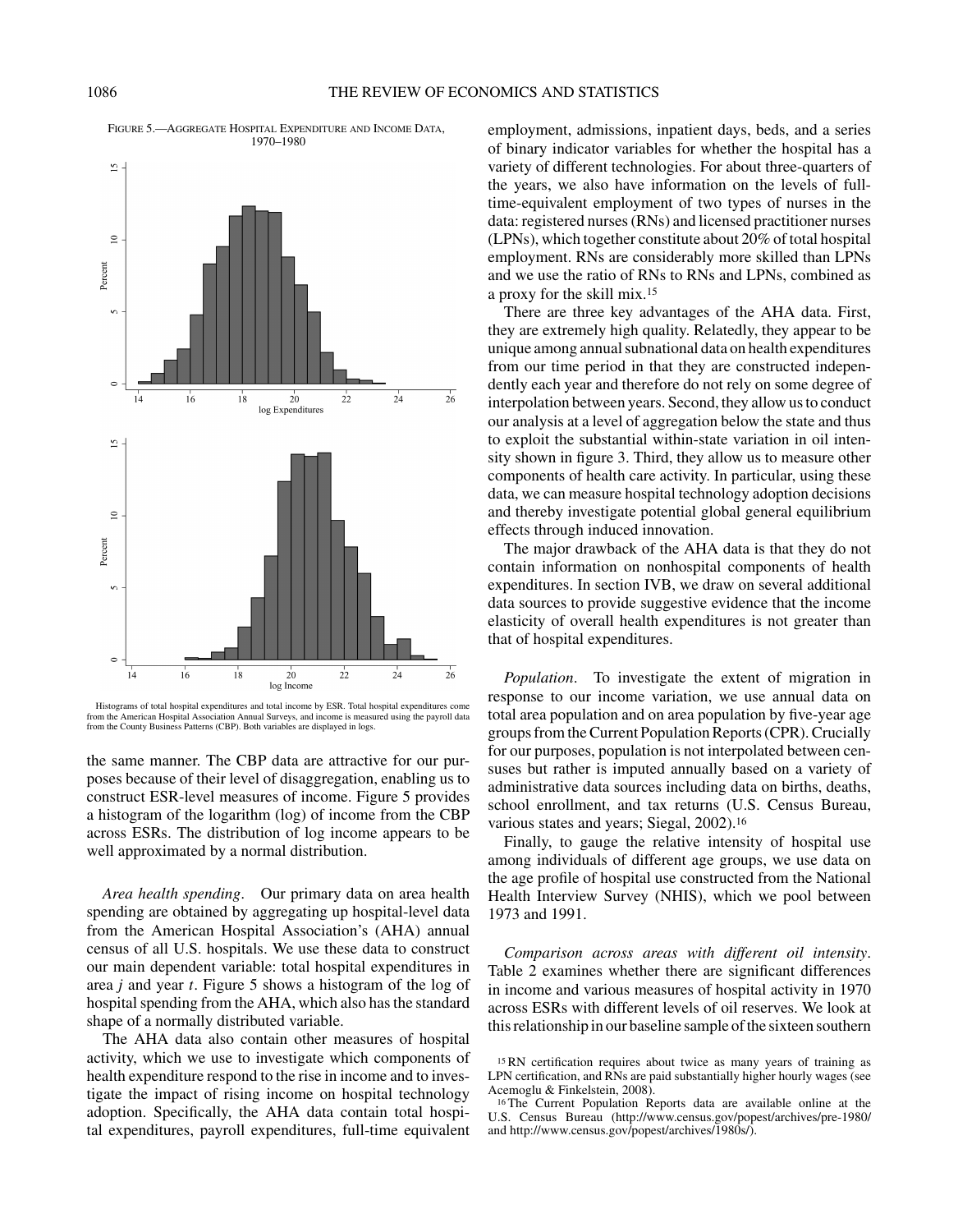# INCOME AND HEALTH SPENDING 1087

| TABLE 2.—COMPARING ECONOMIC SUBREGIONS WITH DIFFERENT OIL RESERVES, 1970 |  |
|--------------------------------------------------------------------------|--|
|--------------------------------------------------------------------------|--|

| Variable                                                                                            | ESR <sub>s</sub> with<br>Large Oil<br>Wells<br>(1) | <b>ESRs</b> without<br>Large Oil<br>Wells<br>(2) | Coefficient<br>(3) | $p$ -Value<br>(4) |
|-----------------------------------------------------------------------------------------------------|----------------------------------------------------|--------------------------------------------------|--------------------|-------------------|
| Population (in millions)                                                                            | 0.687                                              | 0.521                                            | 0.113              | 0.155             |
| Total employment (in millions)                                                                      | 0.168                                              | 0.137                                            | 0.075              | 0.306             |
| Hospital expenditures (in \$thousands)                                                              | 0.059                                              | 0.050                                            | 0.072              | 0.356             |
| Hospital beds (in thousands)                                                                        | 4.671                                              | 3.940                                            | 0.094              | 0.184             |
| Total income (in \$thousands)                                                                       | 0.989                                              | 0.778                                            | 0.077              | 0.298             |
| $p$ -value of $F$ -test of joint significance<br>$(F\text{-statistic} = 1.12 \text{ for } F(5.92))$ |                                                    |                                                  |                    | 0.357             |

All results based on 1970 cross-section of the ESRs in the baseline sample (the 16 southern states). Column 3 reports the coeffient from a regression of oil reserves on the variable in the row heading and a constant term; in these regressions, both dependent and independent variables are standardized to have a standard deviation of 1. Column 4 reports the associated *p*-value of the test whether the coefficient in column 3 is statistically significantly different from 0, using heteroskedasticity-robust standard errors. The final row of the table reports results from a regression of oil reserves on all of the variables listed in the table and a term.  $N = 98$  in the regressions reported in columns 3 and 4 because AHA data for Washington, DC, are not available in 1970.  $N = 30$  in column 1 and 68 in column 2.

| TABLE 3.-FIRST STAGE                                                           |                                                      |  |  |  |  |  |  |  |
|--------------------------------------------------------------------------------|------------------------------------------------------|--|--|--|--|--|--|--|
| Geographic Level of Analysis                                                   | <b>State</b>                                         |  |  |  |  |  |  |  |
| Dependent Variable                                                             | Income per<br>Income per<br><b>HUWP</b><br>(8)       |  |  |  |  |  |  |  |
| Oil Reserves <sub>i</sub> $\times$ log(oil price) <sub>t-1</sub><br>$R^2$<br>N | 2.564<br>(0.523)<br>[0.000]<br>0.989<br>326<br>24.05 |  |  |  |  |  |  |  |
| $F$ -statistic                                                                 |                                                      |  |  |  |  |  |  |  |

The table reports results from estimating variants of equations (8) and (11) by OLS. Dependent variables are defined in column headings and are all in logs; in columns 7 and 8, the dependent variable is income divided by a HUWP. The sample is all southern states between 1970 and 1990. The unit of observation is an ESR-year except in column 8, where it is state-year. All models include ESR fixed effects (or state fixed effects in column 8) and year fixed effects. Standard errors, adjusted to allow for an arbitrary variance-covariance matrix for each state over time, are in parentheses and *p*-values are in brackets.

states in the United States. Columns 3 and 4 of this table show that there is no statistically or economically significant relationship between oil reserves and any (or all) of population, total employment, hospital expenditures, hospital beds, and total income. In each case, the association with oil reserves is statistically indistinguishable from 0, and the magnitude of variation is small (1 standard deviation change in oil reserve is associated with only about one-tenth of 1 standard deviation change in each of these variables). This offers some preliminary support for our exclusion restriction that absent the oil price changes in the 1970s and 1980s, ESRs with different levels of oil reserves would have been on similar trends in terms of their hospital expenditures and utilization. The online appendix (section B) provides a much more systematic investigation of the validity of our exclusion restriction.

#### **III. Main Results**

# *A. First Stage*

Table 3 shows the relationship between ESR income and our instrument. The first column shows the results from estimating equation (8). In this and all subsequent estimates, we allow for an arbitrary variance-covariance matrix within each state.17 The results in column 1 indicate a positive and strong first stage: ESRs with greater oil reserves experience greater changes in income in response to oil price changes than areas with less oil. The *F*-statistic is 18.74. We defer a discussion of the magnitude of the first stage until later in this section.

To examine the sources of the increase in income, column 2 reestimates the first-stage equation (8) using log area employment on the left-hand side instead of log area income. The results indicate that areas with more oil also experience greater change in employment when oil prices change. The coefficient on our instrument,  $\delta$ , is of approximately the same magnitude in columns 1 and 2, suggesting that all (or most) of the changes in income associated with oil price movements across areas with different levels of oil reserves may be due to changes in employment at constant wages. This is consistent with our prior expectations that oil workers should be close substitutes to other workers and have a relatively elastic labor supply in the local labor market. It is also consistent with the stylized fact that labor income changes at short-run frequencies (e.g., over the business cycle) are largely driven by employment changes, with little movements in wage per worker.18 In contrast to our source of income variation, about half of the growth in income between 1960 and 2005 is due to increased employment, while the other half is due to increased wages per employee (U.S. Census Bureau, 2008). In section IV, we discuss the possible implications of extrapolating from

<sup>&</sup>lt;sup>17</sup> Because of concerns of the small sample properties of clustering with only sixteen states, we experimented with alternative small sample corrections, as well as alternative strategies to correct for potential serial correlation. The alternative procedures produce similar results, and are discussed in the online appendix (section B).

<sup>18</sup> See, for example, Abraham and Haltiwanger (1995). This does not imply that the wage per efficiency unit of labor is constant, since there may be composition effects (see Solon, Barsky, & Parker, 1994).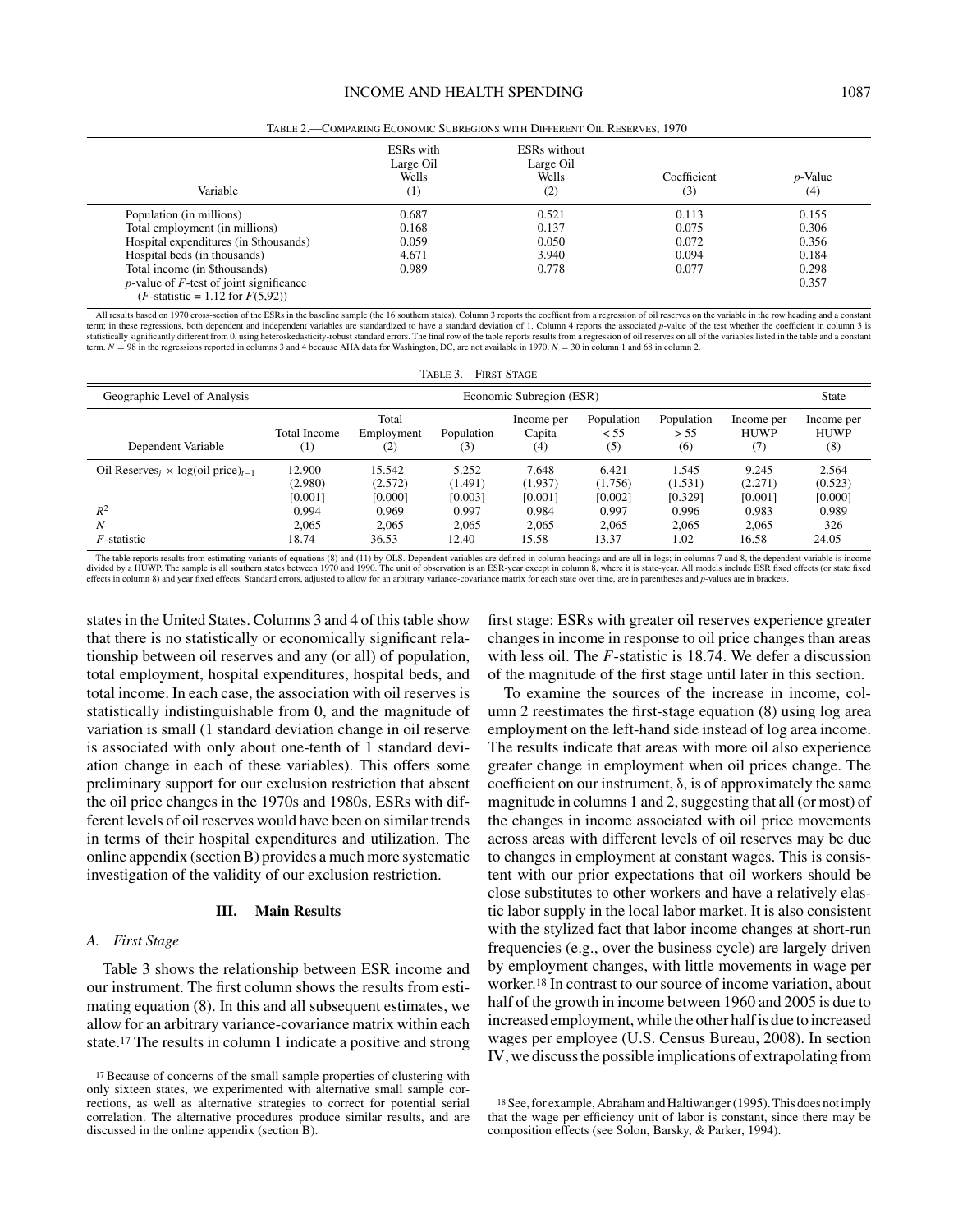our income changes to the effects of the secular increase in incomes in the U.S. economy.

The impact of our instrument on employment and existing evidence on migration responses to local economic conditions (Blanchard & Katz, 1992) suggest that our instrument may also affect area population. Any increase in population in high oil areas relative to low oil areas may increase health expenditures directly, potentially overstating the effect of increased income on hospital spending among a (constant) population. Column 3 explores this issue by reestimating equation (8) with log population as the new dependent variable. The results indicate that our instrument also predicts population, so that part of the increase in area income we estimate reflects increases in area population; a comparison of columns 2 and 3 suggests that about one-third of the effect of the instrument on employment can be accounted for by its effects on population.

A natural solution is to convert both income (our endogenous right-hand side variable) and hospital expenditures (our dependent variable of interest) into per capita terms, so that the structural equation focuses on the impact of income per capita on hospital spending per capita (the same instrument now used for income per capita in the first stage). This also matches more closely our estimating equation (6) from the motivating theory. The first-stage results from estimating equation (8) with log income per-capita on the left-hand side are shown in column 4. Consistent with a comparison of columns 1 and 3, the per capita specification shows a statistically significant but smaller first-stage effect than unadjusted specification in column 1. In particular, the first-stage coefficient is smaller than that in column 1 by 5 log points, or by about 40%.

While the per capita specification is natural, it may in turn understate the effect of increased income on hospital spending because the population changes associated with our instrument are from disproportionately low users of hospital care. This can be seen in columns 5 and 6, in which we estimate equation (8) using as the dependent variable the log of the total population under age 55 and the log of the total population age 55 and over, respectively. The results indicate that the population response to our instrument is concentrated among the nonelderly (those under 55). In fact, it appears that the population response is concentrated among those younger than age 45 (not shown in table 3 to save space). Younger individuals consume disproportionately lower amounts of hospital care than the elderly. To illustrate this, figure 6 shows the average annual number of hospital days for individuals in five-year age brackets estimated from the National Health Interview Survey (NHIS), pooled between 1973 and 1991. Those under 55 average 0.6 hospital days per year, while individuals aged 55 and older average 2.3 hospital days per year. As a result, although the 55 and older are only 23% of the population, they consume 38% of hospital days.

To obtain more accurate estimates of the impact of rising incomes on health expenditures (and, if anything, to err on the side of overestimating rather than underestimating



Average annual number of hospital days for various age ranges. Source: The data come from the National Health Interview Survey for years 1973 to 1991.

income elasticities), we correct in our baseline analysis for the changes in the composition of the population rather than simply using per capita estimates. In particular, we construct a measure of hospital utilization weighted population (HUWP) in area *j* in year *t*, denoted by *HUWPjt*. This measure is computed as the inner product of the vector of populations in each five-year age bin in area *j* and year *t* (*popajt*) with our estimate of the national average of hospital days used by that age bin (*hospdaysa*) from the pooled 1973–1991 NHIS:

$$
HUWP_{jt} = \sum_{a} pop_{ajt} \times hospdays_a.
$$
 (9)

Our preferred specification adjusts (divides) income in both the structural equation (7) and the first-stage equation (8) and hospital expenditures in the structural equation (7) by  $HUWP_{it}$  as constructed in equation (9). This leads to our baseline structural equation, closely resembling our motivating theoretical equation, (6):

$$
\log \tilde{h}_{jt} = \alpha_j + \gamma_t + \beta \log \tilde{y}_{j t j t} + \mathbf{X}_{jt}^T \boldsymbol{\phi} + \epsilon_{jt},
$$
 (10)

and our baseline first-stage equation:

$$
\log \tilde{y}_{jt} = \alpha'_j + \gamma'_t + \delta' (\log p_{t-1} \times I_j) + \mathbf{X}_{jt}^T \boldsymbol{\phi}' + u_{jt}, \quad (11)
$$

where adjusted income  $(\tilde{y}_{it})$  and adjusted hospital expenditure  $(\bar{h}_{it})$  are defined as

$$
\tilde{y}_{jt} \equiv \frac{Y_{jt}}{HUWP_{jt}} \text{ and } \tilde{h}_{jt} \equiv \frac{H_{jt}}{HUWP_{jt}}.
$$

Intuitively, both income and hospital expenditures (or other outcomes) are adjusted for HUWP to capture any direct effect of our instrument on this population.

The estimates of the first-stage coefficient, δ , from equation (11) are shown in column 7. Its magnitude lies (mechanically) in between the first-stage estimates without any migration adjustment (column 1) and with the per capita adjustment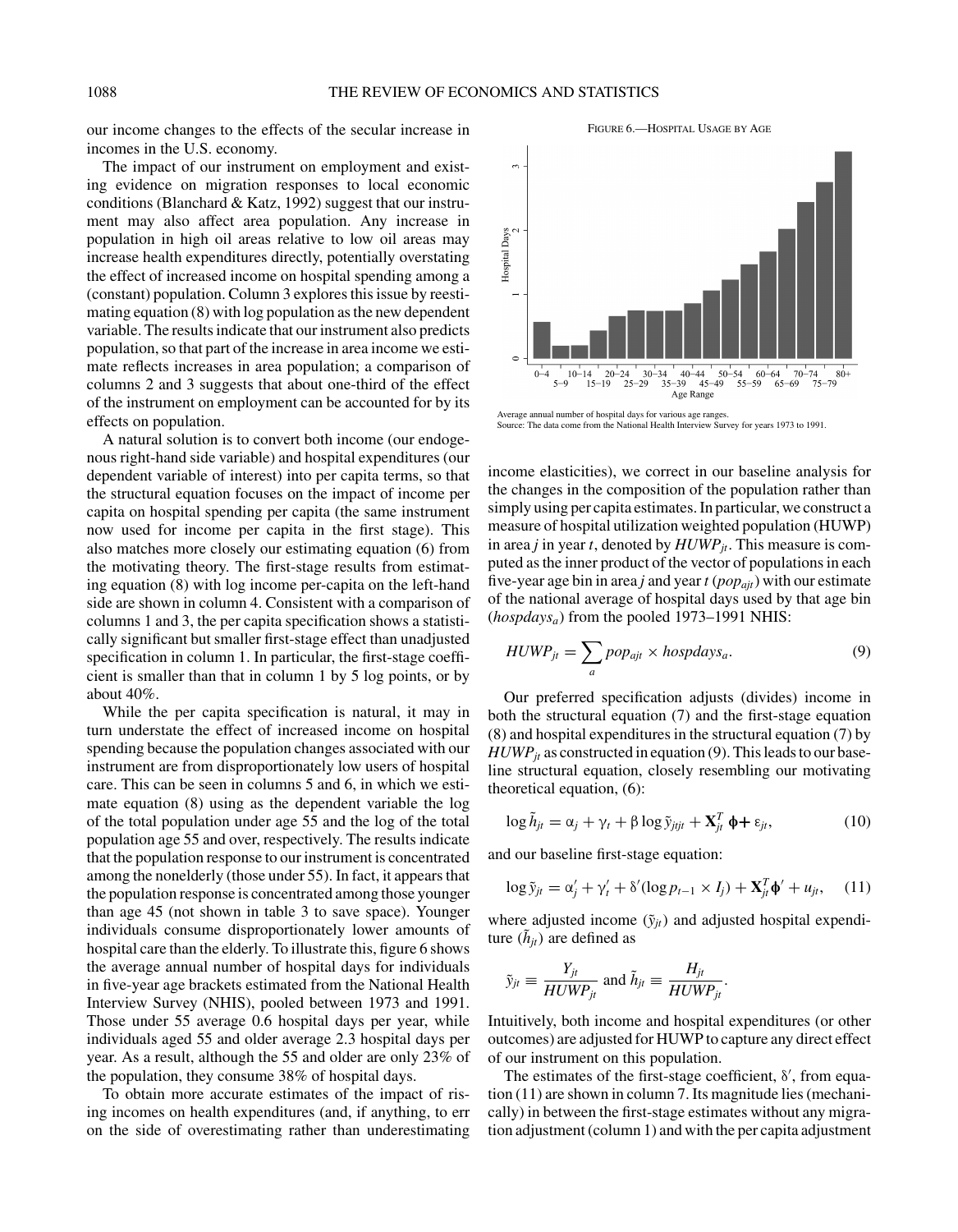| Geographic Level of Analysis                                     |                           | Economic Subregion (ESR)               |                   |            |                  |                   |  |  |
|------------------------------------------------------------------|---------------------------|----------------------------------------|-------------------|------------|------------------|-------------------|--|--|
| Population                                                       | <b>HUWP</b><br><b>OLS</b> | <b>HUWP Reduced-Form</b><br><b>OLS</b> | <b>HUWP</b><br>IV | None<br>IV | Per Capita<br>IV | <b>HUWP</b><br>IV |  |  |
| Adjustment                                                       | (1)                       | (2)                                    | (3)               | (4)        | (5)              | (6)               |  |  |
| $log(Income)_{7Y}$                                               | $-0.027$                  |                                        | 0.723             | 0.801      | 0.665            | 0.550             |  |  |
|                                                                  | (0.074)                   |                                        | (0.214)           | (0.155)    | (0.263)          | (0.230)           |  |  |
|                                                                  | [0.723]                   |                                        | [0.004]           | [0.000]    | [0.023]          | [0.030]           |  |  |
| Oil Reserves <sub>i</sub> $\times$ log(oil price) <sub>t-1</sub> |                           | 6.680                                  |                   |            |                  |                   |  |  |
|                                                                  |                           | (2.048)                                |                   |            |                  |                   |  |  |
|                                                                  |                           | [0.005]                                |                   |            |                  |                   |  |  |
| $R^2$                                                            | 0.973                     | 0.973                                  | 0.968             | 0.989      | 0.970            | 0.992             |  |  |
| $\overline{N}$                                                   | 2,065                     | 2,065                                  | 2.065             | 2.065      | 2,065            | 326               |  |  |

Table 4.—Hospital Expenditures

The table reports the results of estimating equations (7), (10), or (12) by OLS or IV, as indicated. The dependent variable is log hospital expenditures. In columns 1, 2, 3, and 6, both hospital expenditures and income are divided by HUWP before taking logs; see equations  $(10)$  through  $(12)$ . In column 4, hospital expenditures and income are not adjusted before taking logs, and in column 5, both hospital expenditures and income are no are divided by the total population before taking logs. The sample is all southern states between 1970 and 1990. The unit of observation is an ESR-year except in column 6, where it is a state-year. All models include ESR fixed effects (or state fixed effects in column 6) and year fixed effects. Standard errors, adjusted to allow for an arbitrary variance-covariance matrix for each state over time, are in parentheses, and p-values are i brackets.

(column 4). In practice, the magnitude is about one-third of the way from the per capita adjustment to the unadjusted specification. The IV estimate of the effect of income on hospital spending using the HUWP adjustment should therefore similarly lie between the unadjusted estimates and the per capita adjusted estimates (and we find below that it does).

In what follows, we take the estimates from equations (11) and (10), which correct for the age-adjusted hospital utilization of the population, as our baseline or preferred specification. Because migrants may be healthier than the general population (even conditional on age), the estimate of  $β$  from equation (10) might understate the effects of income on health expenditures. We therefore also report results without any adjustment for migration as well as results using the per capita adjustment. One might consider the unadjusted estimates as an upper bound on the income elasticity, and the per capita adjusted estimates are a lower bound, provided that the marginal migrant into a high-oil area in response to an oil price increase is healthier than the average person in the area, which seems like a reasonable assumption.19 In practice, we will see that these bounds on the income elasticity are relatively tight.

Finally, column 8 shows the HUWP-adjusted first stage, now aggregated to the state level (rather than the ESR level as in column 7); the first stage is robust to aggregation to the state level ( $F$ -statistic = 24.05).<sup>20</sup>

To gauge the magnitude of the first stage, we calculate in our preferred specification (column 7) that the oil price change from 1970 to 1980 is associated with a 3.6% larger increase in area income in areas with a 1 standard deviation larger amount of oil. The first stage in our preferred specification has an *F*-statistic of 16.58.

# *B. Income Elasticity of Hospital Spending and Components*

Table 4 presents our central estimates of the impact of income on hospital expenditures. We start with the OLS estimates. As the existing literature has documented (see note 2), the relationship between income and health spending can vary greatly depending on the source of variation. For example, as can be seen in figure 1, the pure time series at the national level implies an income elasticity of health spending that is substantially above 1. Similarly, in our sample of southern states and in our time period (1970–1990), the implied income elasticity of hospital spending is also substantially above 1. Yet column 1 reports the OLS estimate of equation (10) in which both hospital expenditures and income are adjusted for HUWP and the income elasticity estimate of  $\beta$  in (10) is  $-0.027$  (standard error = 0.074). This indicates that when income in an area increases by 10%, hospital expenditures fall by about 0.3%. This relationship is statistically indistinguishable from 0.21 As previously discussed, the OLS correlation between income and hospital spending may be biased in either direction relative to the causal effect of income on hospital spending. Our subsequent analysis suggests that in our setting, the OLS estimate is downward biased.

Column 2 shows the results from the reduced form corresponding to equations (10) and (11) (without covariates):

$$
\log \tilde{h}_{jt} = \alpha_j'' + \gamma_t'' + \delta''(\log p_{t-1} \times I_j) + \epsilon_{jt}''.
$$
 (12)

This reduced-form estimation shows a positive and statistically significant relationship between our instrument and log hospital expenditures.

Column 3 presents our baseline IV estimate of equation (10). The estimated elasticity of health expenditure

<sup>19</sup> This last presumption is both intuitive and consistent with the fact that migration is concentrated among younger individuals (see table 3).

<sup>&</sup>lt;sup>20</sup> Although the first stage is robust to aggregating up from ESR to state, it is not robust to disaggregating the data to a lower level of aggregation than the ESR (not shown). For example, we explored analyses conducted at the level of the state economic area (SEA); there are 194 SEAs in our sample of southern states compared to 99 ESRs. The major concern with the SEAs is that some of them are closely linked to each other economically and residentially, and thus would not be experiencing independent income variation. In this case, we would expect a significant amount of attenuation in the first stage. Consistent with this expectation, the first stage becomes weaker, with an *F*-statistic of only 2.06 at the SEA level. As a result, we do not report IV estimates for lower levels of aggregation.

<sup>21</sup> Without ESR fixed effects, the OLS estimate would suggest an income elasticity that is considerably higher (about 0.75). A similar pattern emerges at the state level where, with state fixed effects, the OLS estimate of the income elasticity is  $0.154$  (standard error = 0.104), but without state fixed effects, it rises to  $0.711$  (standard error =  $0.328$ ).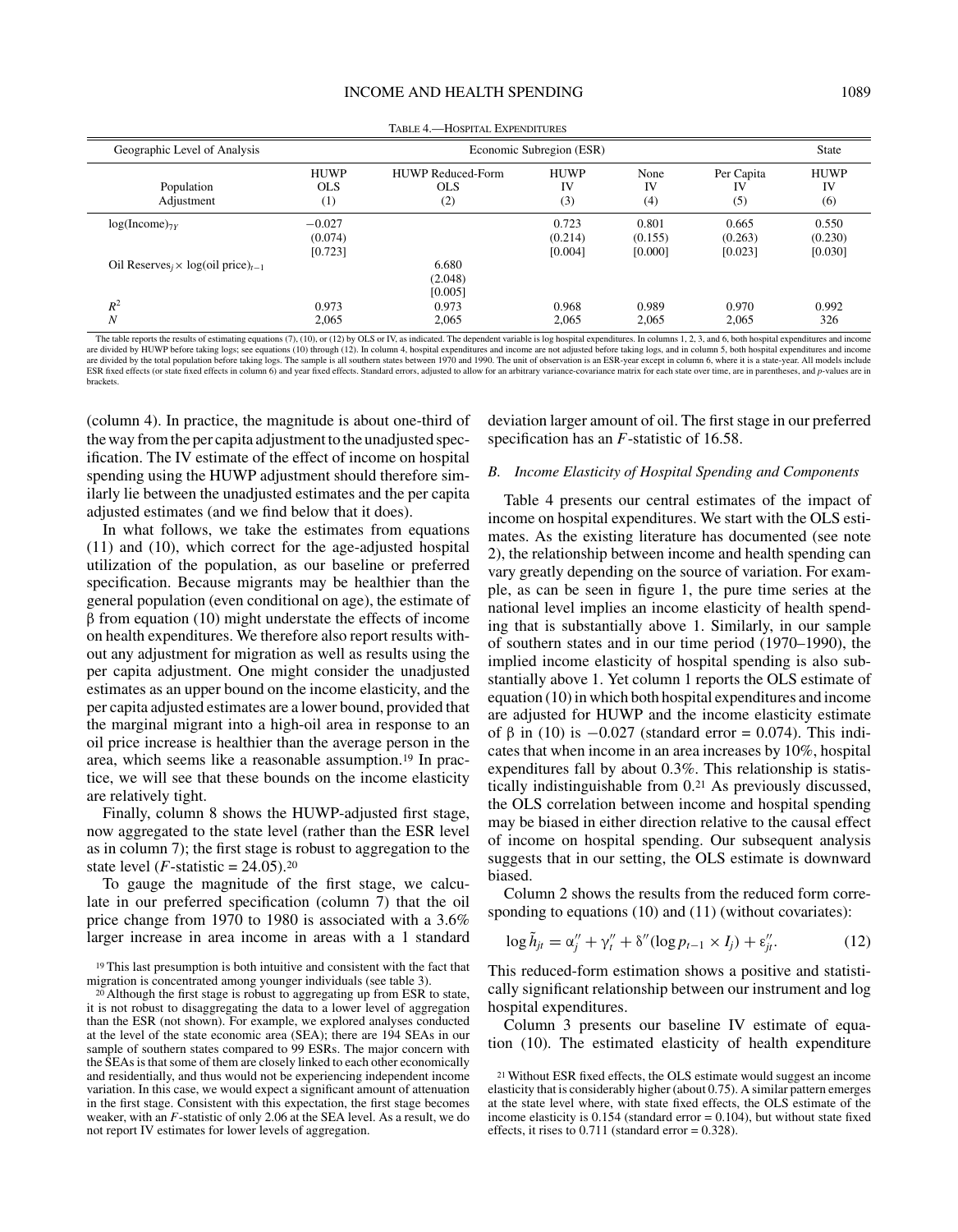| 1ADLLJ.<br>OTHER HOSHITAL OUTCOMES               |                                               |                                               |                                               |                                               |                                                  |                                                  |                                                  |                                                  |                                                  |                                        |                                    |
|--------------------------------------------------|-----------------------------------------------|-----------------------------------------------|-----------------------------------------------|-----------------------------------------------|--------------------------------------------------|--------------------------------------------------|--------------------------------------------------|--------------------------------------------------|--------------------------------------------------|----------------------------------------|------------------------------------|
| Dependent<br>Variable                            | Total<br>Hospital<br>Expenditures<br>$^{(1)}$ | Total<br>Hospital<br>Pavroll<br>(2)           | <b>FTE</b><br>(3)                             | RN/<br>$(RN + LPN)$<br>(4)                    | Admissions<br>(5)                                | In-<br>Patient<br>Davs<br>(6)                    | <b>Beds</b><br>(7)                               | Number<br>of<br>Hospitals<br>(8)                 | Number<br>of<br>Technologies<br>(9)              | Open<br>Heart<br>Surgery<br>(10)       | Radioisotope<br>Therapy<br>(11)    |
| $log (Income)_{it}$<br>$R^2$<br>$\boldsymbol{N}$ | 0.723<br>(0.214)<br>[0.004]<br>0.968<br>2,065 | 0.934<br>(0.233)<br>[0.001]<br>0.958<br>2,064 | 0.039<br>(0.222)<br>[0.862]<br>0.893<br>2,065 | 0.329<br>(0.089)<br>[0.002]<br>0.868<br>1,576 | $-0.430$<br>(0.193)<br>[0.042]<br>0.788<br>2.065 | $-1.034$<br>(0.488)<br>[0.051]<br>0.884<br>1.967 | $-0.698$<br>(0.455)<br>[0.146]<br>0.871<br>2,065 | $-0.552$<br>(0.358)<br>[0.144]<br>0.981<br>2,065 | $-0.132$<br>(0.221)<br>[0.558]<br>0.945<br>2,065 | $-3.163$<br>(11.334)<br>[0.169]<br>849 | 1.083<br>(2.575)<br>[0.545]<br>262 |

Table 5.—Other Hospital Outcomes

Columns 1 through 9 report IV estimates of equation (10) with the first stage given by equation (11). Column 1 reproduces baseline results from column 3 in table 4. The unit of observation is an economic subregion (ESR)-year. The baseline sample is all southern states between 1970 and 1990. Each column shows results for a different dependent variable, as indicated in the column heading. Dependent variables in columns 1–3 and 5-7 are in logs and are divided (before taking logs) by the (HUWP). The dependent variables in columns 8 and 9 are in logs but not adjusted by any population measure; the dependent variable in column 4 is not adjusted by any population measure and is not in logs. Columns 10 and 11 report results from an instrumental variable estimator of the Cox proportional hazard model shown in equation (13). The dependent variable in columns 10 and 11 is an indicator variable for whether an at-risk ESR adopts the technology in that year and sample size reflects the number of ESRs at risk for adoption in each year. In column 10, 56 ESRs had not adopt adopted by 1990. Data for RNs and LPNs (column 4) exist only in 1970, 1972, 1974, 1976, 1978, and 1980-1990. Data for in-patient days (column 6) did not exist in 1979. All models include ESR and year fixed effects, except columns 10 and 11, which have region fixed effects and controls for total hospital beds and hospital expenditures in 1970. In all columns, income is divided by HUWP before taking logs. Standard errors, adjusted to allow for an arbitrary variance-covariance matrix for each state over time, are in parentheses and p-values are in brackets. In columns 10 and 11 the standard errors and p-values are bootstrapped (clustered by state).

with respect to income is 0.723, with a standard error of 0.214.22

Columns 4 and 5 show IV results without any population adjustment and with a per capita population adjustment, respectively, to both hospital expenditures and income. As discussed in section IIIA, these estimates can be interpreted as upper and lower bounds on the income elasticity of hospital spending. In both alternative specifications, the income elasticity ranges between 0.665 and 0.801, suggesting that these bounds are reasonably tight.

The last column of table 4 reports the results from our baseline, HUWP-adjusted specification (from column 3) but now aggregated to the state level. We estimate an income elasticity at the state level of  $0.550$  (standard error =  $0.230$ ). The point estimate at the state level is similar to our estimate at the ESR level of 0.723 (see column 3). We provide a more detailed discussion of state-level results in section IV but note here that among other things, the state-level estimates allow us to capture potential general equilibrium effects, such as political economy effects, that may be more likely to occur at the level of the state than at the substate ESR. In addition, to the extent one is concerned that hospital utilization may occur outside of one's ESR, this concern is mitigated at the state level.

Table 5 investigates which components of hospital expenditures are affected by income changes. It reports the results from IV estimation of equation (10) using different hospital outcomes as the dependent variable.23 Several interesting findings emerge. First, the results in columns 1 and 2 suggest that the impact of income on hospital payroll expenditures (about one-half of total hospital expenditures) can explain most of the effect of income on total hospital expenditures. There is no evidence in column 3 of an economically or statistically significant effect of income on hospital employment. This suggests that the increase in payroll expenditures comes from a combination of an improvement in the quality of employees or a bidding up of the wages of (quality-adjusted) employees.

Second, we find evidence of economically and statistically significant skill upgrading associated with increased income. Column 4 shows an increase in the skill composition of employment, proxied by the ratio of skilled nurses (RNs) to all RNs and LPNs.24 This does not rule out wage (price) effects but suggests that at least some of the increase in payroll expenditures in column 2 comes from quality improvements. More important, evidence of skill upgrading also suggests that our empirical strategy is able to uncover (at least some) local general equilibrium effects; skill upgrading of hospitals is likely to be a response to the ESR-level increase in the demand for hospital services.

Third, we find no evidence that rising income is associated with an increase in hospital utilization (as measured by either admissions or patient-days) or in hospital capacity (as measured by beds). These results are shown in columns 5 through 7. The point estimates are uniformly negative. For admissions and patient-days, the estimates are statistically significant, though this is far from a robust result. In the robustness analysis in the online appendix (section B), we document that in contrast to the other statistically significant results in table 5, which are highly robust, both the

<sup>22</sup> Since we have only one instrument and one endogenous right-hand-side variable, the point estimate in the IV specification can also be obtained by dividing the reduced-form estimate in column 2 by the first-stage estimate from column 7 of table 3.

<sup>&</sup>lt;sup>23</sup> As detailed in the notes to table 5, we adjust both the dependent variable and income for HUWP to account for population migration in response to our instrument. The exceptions are in columns 4 and 8 to 11 in which income is still adjusted for (divided by) HUWP, so that we are measuring the increase in income per adjusted population, but the dependent variable is not adjusted for HUWP. In column 4, the dependent variable is a ratio (of skilled nurses to total nurses), which would not increase mechanically with population; in columns 8 to 11, the dependent variables (number of hospitals, number of technologies, or indicator for specific technologies) are count variables or indicators, which would not be expected to scale linearly

with population in the same way as, say, spending or admissions are likely to. For these reasons, we do not adjust these dependent variables for population. As discussed above, not adjusting for migration could be interpreted as providing upper-bound estimates of responsiveness to income.

<sup>&</sup>lt;sup>24</sup> We have information on RN and LPN employment only for the following years: 1970, 1972, 1974, 1976, 1978, and 1980 to 2005. Our baseline elasticity estimate for hospital expenditures declines to 0.449 (s.e. 0.181) when the odd years in the 1970s are excluded.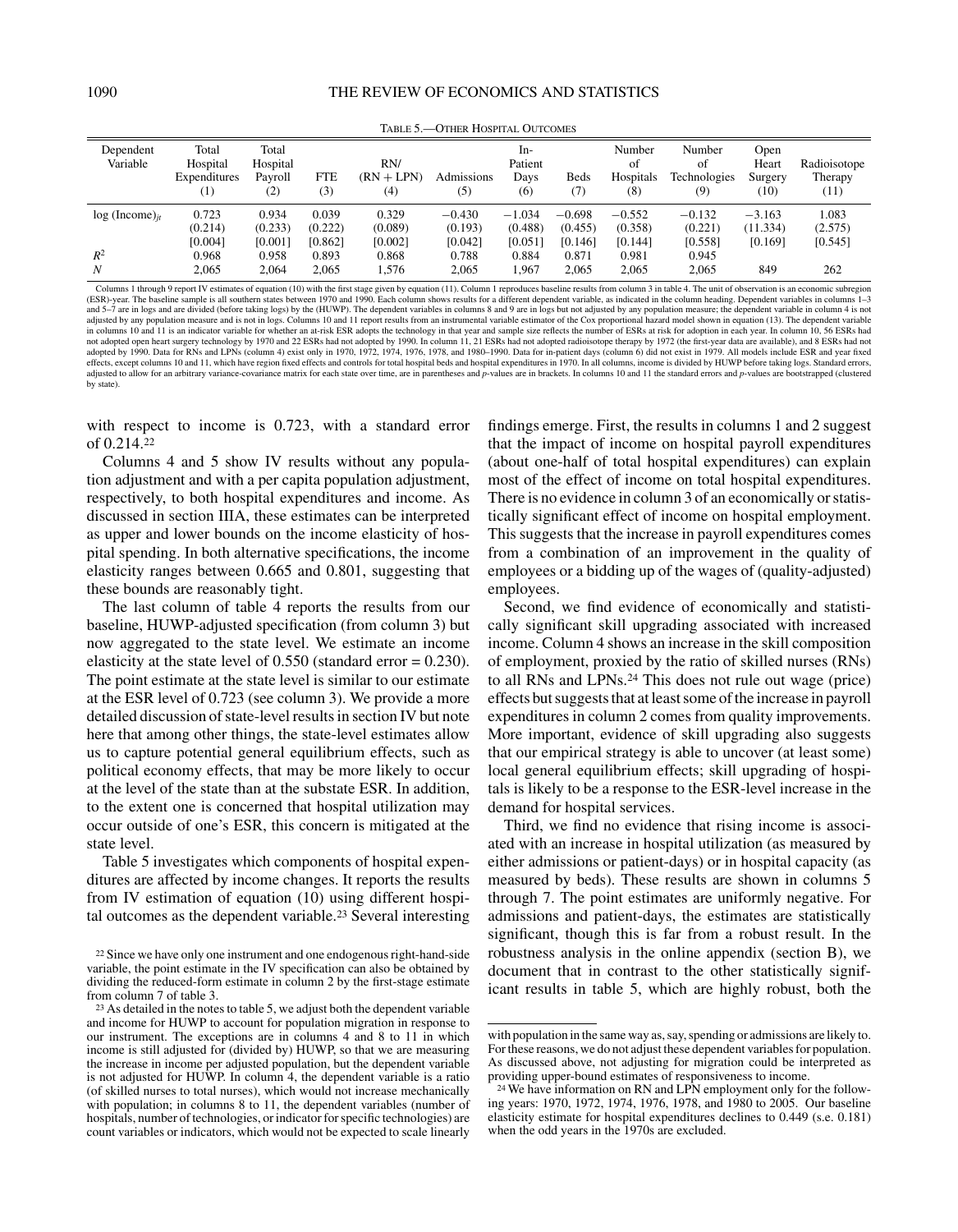statistical significance of the estimated declines of admissions and patient-days and the sign of their point estimates vary across specifications; in addition, the coefficient on beds changes sign (and is rarely statistically significant) in alternative specifications.25 We therefore interpret these results as showing no response of hospital utilization or capacity to changes in income. This pattern is consistent with the time series evidence suggesting that hospital utilization has not been increasing as incomes have risen; indeed, age-adjusted admissions rates appear to have been roughly constant since 1960, while length of stay has fallen (Newhouse, 1992).

The remaining columns of table 5 document the impact of rising income on hospital entry and technology adoption. We discuss these results briefly in section IVB below and in detail in the online appendix (section C.1).26

#### *C. Robustness*

We performed a large number of robustness checks of our baseline estimates, designed to explore the robustness of our instrumental-variables estimates along a number of dimensions and to examine the validity of our identifying assumption. Specifically, we explored a variety of alternative specifications designed to investigate the validity of our identifying assumption, we examined the robustness of our results to alternative specifications of our instrument, and we explored alternative ways to address potential serial correlation in the residuals. The results from these additional analyses were in general quite reassuring. They are presented in detail in the online appendix (section B and tables A3, A4, A5, and A13).

# **IV. The Role of Income in Rising Health Share of GDP**

We now present the implications of our estimates for the role of rising income in explaining the rising health share in the United States. The bulk of the section is then devoted to a discussion of several potential concerns and caveats with this out-of-sample extrapolation exercise.

#### *A. Income and the Rising Health Share of GDP*

We focus on the results from our baseline specification (table 4, column 3), which are roughly in the middle of

the range of elasticities we report in various alternative specifications.

The point estimate of an elasticity of 0.72 implies that the approximate doubling of real per capita GDP between 1960 and 2005 (from \$19,212 to \$41,874 in \$2005) should have caused a decline in the health share of GDP from 5% to about 4%. The upper end of the 95% confidence interval from our baseline estimate is an income elasticity of 1.13. This allows us to reject a role of rising income in increasing the health share of GDP by more than 0.5 percentage points between 1960 and 2005, that is, it does not explain more than 5% of the overall increase in health share over this period.

We can also interpret our estimates in terms of their implications for rising income in explaining rising health expenditures (rather than the rising health share of GDP). The point estimate suggests that rising real per capita income may be able to explain about 15% of the rise in real per capita health expenditures, while the upper end of the 95% confidence interval allows us to reject a role for rising real per capita income in explaining more than one-quarter of the rise in real per capita health spending.27

Therefore, our results suggest that while rising income may be an important component of growing health expenditures, it is unlikely to have contributed much to the increase in the share of GDP spent on health care in the United States. We next turn to several potential concerns with this extrapolation exercise.

#### *B. Potential Concerns with Extrapolation*

*National and global general equilibirum effects*. Our empirical strategy is designed to capture (and, as indicated by the skill upgrading results in table 5, *does* appear to capture) general equilibrium effects that occur at the level of the local economy. However, a thorough empirical examination of the role that rising income plays in the growth of the health care sector requires incorporating any general equilibrium effects of income on health care spending that occur at the national or global level. Two such effects that could potentially increase the income elasticity of health expenditures above what we have estimated are induced innovations (which could occur at the national or global level) and national political economy responses to rising income.

*Endogenous technology responses*. While our estimates incorporate the impact of income on technology adoption and entry of new hospitals at the ESR level, they may understate the effects of rising global incomes if these induced the development of major new global technologies, which then led to a sizable expansion in health expenditures. This concern is particularly important since technological change in health

<sup>25</sup> See in particular appendix table A13 for a summary of the results of the robustness analysis for these variables.

<sup>26</sup> We also explored the relationship between our income variation and public funding of health care using data from the Regional Economic Information System; these data are available at the ESR level annually for our entire study period. Public spending on health care appears to fall as income rises, with Medicaid spending falling substantially more than Medicare spending. Since the income of either Medicare or Medicaid beneficiaries should not be affected much by our instrument (the former are predominantly retirees with a predetermined income stream and the latter are, by definition, constrained to be very low income), these results likely reflect a potential crowding out of scarce hospital resources from those whose incomes have risen and perhaps also policy responses of state governments to changing incomes. The decline in Medicaid spending may further reflect reductions in eligibility for Medicaid resulting from the increase in employment. These results are available on request.

<sup>27</sup> On the basis of the existing correlation studies (described in section I), studies that have attempted to decompose the causes of the rise in health spending have concluded that the rise in income may account for anywhere from 5% (Cutler, 1995) to a 25% (Newhouse, 1992) of the spending growth.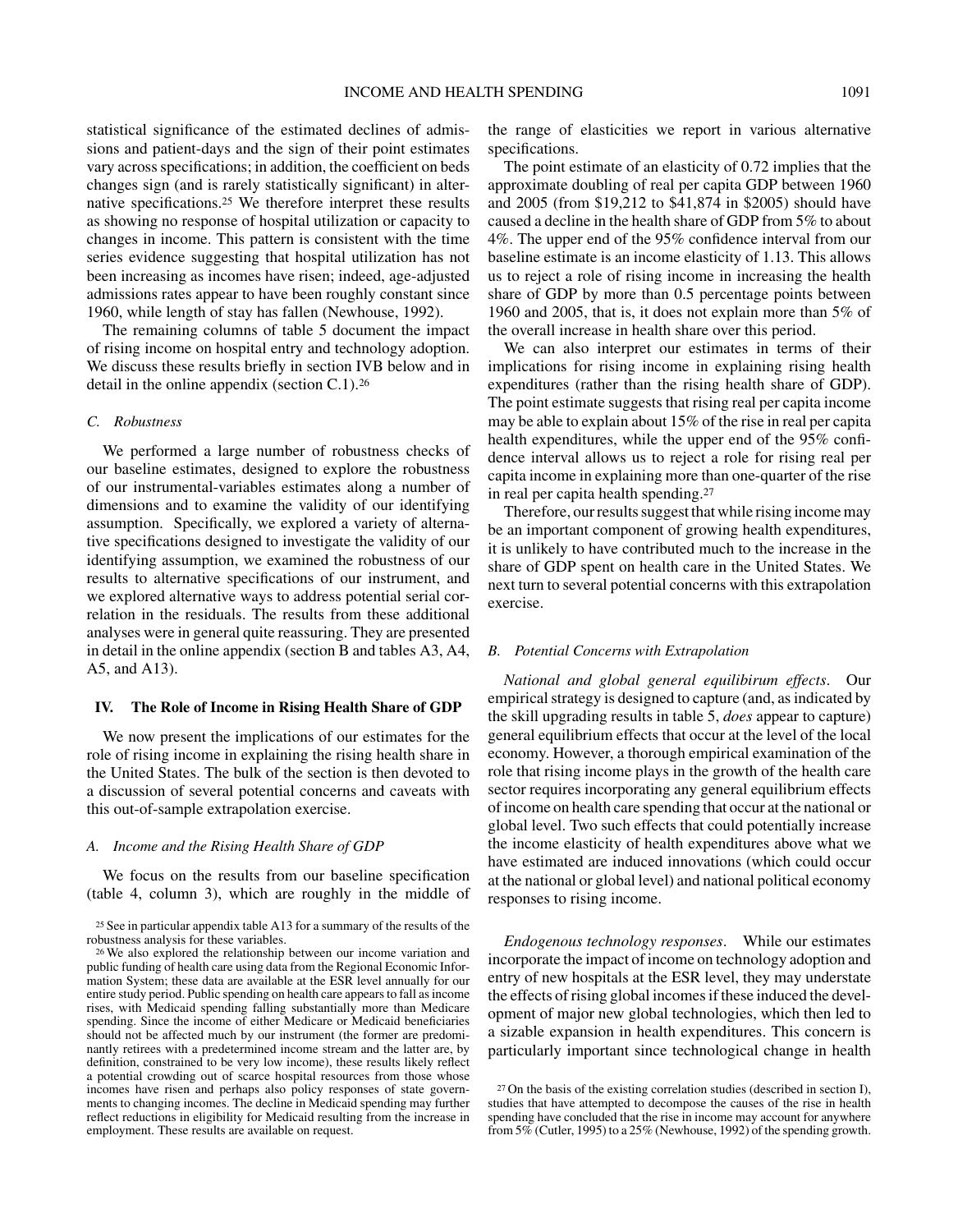care is commonly believed to be one of the key drivers of rising health care expenditures (e.g., Newhouse, 1992; Fuchs, 1996; Congressional Budget Office, 2008).

Without observing exogenous variation in national (or global) income, it is of course difficult to conclusively rule out major national- or global-induced technology responses to the secular increase in income in the United States, which could have further effects on health expenditures. However, the empirical evidence we do have and our theoretical expectations suggest that significantly larger elasticities resulting from these induced innovation general equilibrium effects may be unlikely for two reasons.

First, the same induced innovation effects working at the national or global level should manifest themselves as increased technology adoption or entry of new hospitals at the local (ESR) level. In particular, even though innovations take place at the national or global level, the same mechanism leading to induced innovations at the national or global level should also lead to faster adoption of these technologies in areas with greater increases in demand (Acemoglu, 2002, 2007). However, we find no statistically or substantively significant effects of local income on hospital entry or on various measures of technology adoption at the ESR level. In this light, a significant global induced innovation effect seems unlikely; we present these results in detail in our online appendix, section C.1.

Second, existing theory suggests that induced innovations should be directed to sectors that are otherwise expanding faster than others (see in particular our online appendix, section A); the implications of this theory are consistent with existing empirical evidence, which indicate that medical innovation responds to expected market size (Acemoglu & Linn, 2004; Finkelstein, 2004). However, our estimates suggest that all else equal, health expenditures increase less than proportionately with income. Thus, as incomes rise, the market size for health care technologies will increase less than the market size for a range of other technologies. As a consequence, the induced technology channel suggests that there should not be disproportionate technological advances in the health care sector in response to the secular increase in incomes.28

As the model in the online appendix highlights, the main exception to this conclusion is that even a less than proportionate increase in the size of the market for health care technologies might jump-start medical technological advances if technological change in the health care sector was unprofitable prior to income reaching a certain minimum threshold. This exception seems implausible (at least to us) given that advances in medical technologies have been ongoing for more than a century and plausibly at roughly a constant rate (as mortality has been declining at a roughly constant rate over this same period; Cutler & Meara, 2004).29

*Political economy effects of rising incomes*. Although our empirical estimates at the state level (table 4, column 6) capture any state- or substate-level political economy effects of rising income, they will not capture any effect of income on health care expenditures that operate via a national political economy response to rising income. Health policy in the United States is highly decentralized, with much of the public involvement occurring at the state (or lower) level of government. Therefore, our empirical strategy likely captures much of the potential political economy responses; this holds for both public provision and public financing of health care, both of which are potentially affected by changes in income.30 The major exception is Medicare, a fully federal program that accounts for about half of total expenditures by public health insurance programs. Any political economy effects of income on Medicare design would not be captured by our estimates. This is a potentially important channel through which rising income may affect health spending, and not one that we can directly estimate. Nevertheless, it is reassuring in this regard that Medicare spending per beneficiary over our time period has not risen faster than overall health spending per capita.<sup>31</sup> If rising income had quantitatively important national political economy effects in terms of Medicare generosity, one

<sup>28</sup> The fact that income-induced innovations in the health care sector are not likely to be quantitatively important does not imply that induced innovation more generally is not important in the health care sector. Indeed, there is substantial empirical evidence of induced innovation effects in the health care sector arising through such mechanisms such as expected market size (Acemoglu & Linn, 2004; Finkelstein, 2004, 2007) and relative factor prices (Acemoglu & Finkelstein, 2008). Moreover, the evidence in Acemoglu and Linn (2004) suggests that whether rising income produces induced innovation effects in the health care sector will depend on whether the heath sector expands relative to other sectors in response to rising income. Given that our estimates suggest that rising incomes increase the relative market sizes of other sectors more than that of health care, this suggests that induced innovations arising from increased income are more likely to be directed toward these other sectors rather than health care.

<sup>29</sup> Of course, the specific nature of medical technological progress has varied over time. For example, improvements in sanitation and other public health measures were a primary factor in mortality declines early in the twentieth century, while penicillin and other antibiotics were a key factor midcentury, and medical interventions that reduce cardiovascular disease mortality were critical in the later part of the century (Cutler & Meara, 2004).

<sup>30</sup> In terms of public provision of health care, about one-third of hospitals in the United States (accounting for about one-third of hospital expenditures) are publicly owned. About 85% of these hospitals (constituting about three-quarters of public hospital expenditures) are nonfederal (state, county, or cityowned). Thus, most of any effect that income changes have on public support for hospital financing would be incorporated into our state-level analysis. In terms of public financing of health care, by far the two largest sources are Medicare and Medicaid, which have similar levels of spending (CMS, 2006). Medicaid is jointly financed by the federal and state governments, but the states are given considerable autonomy in the design of program eligibility and benefit requirements (Gruber, 2003). Political economy effects of changing income on Medicaid design are likely to be captured by our estimates using state-level variation.

<sup>&</sup>lt;sup>31</sup> We compared the growth in per capita health expenditures to the growth in per beneficiary Medicare spending from 1975 to 2005. We started in 1975 to allow the Medicare program (which only began in 1965 and expanded to cover SSDI recipients starting in 1973) to be fully phased in. Between 1975 and 2005, Medicare spending per beneficiary grew at an average annualized rate of 7.86%, while health spending per capita grew at 7.62%. Data on total and Medicare health expenditures and Medicare beneficiaries can be found at http://www.cms.hhs.gov/nationalhealthexpenddata/ and http://www.cms.hhs.gov/MedicareEnRpts/.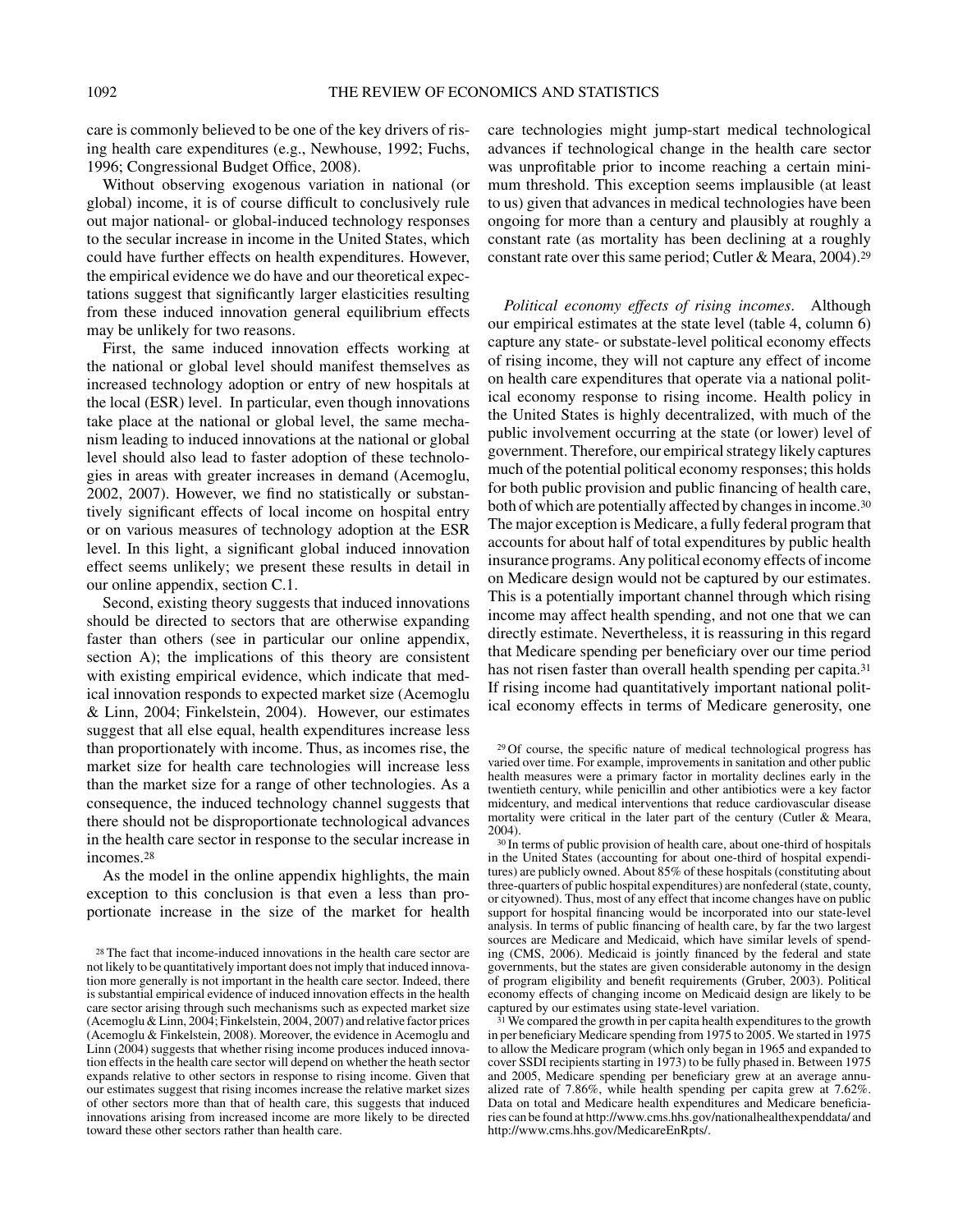might expect to see Medicare spending per beneficiary growing faster than overall health spending per capita as incomes have risen.

*Hospital spending versus total health expenditures*. An important limitation of our estimates is that the dependent variable measures hospital expenditures rather than total health expenditures, which may have different income elasticities. Hospital expenditures are the single largest component of health care expenditures, accounting for close to two-fifths of the total (CMS, 2010). We are able to draw on several additional data sources to provide suggestive evidence of the income elasticity of overall health care expenditures and of the hospital and nonhospital components thereof. We describe the data and estimates in detail in the online appendix, section C.3.

Although estimates from the other available data sources are often quite imprecise (motivating our preference for the AHA data set), we do not find any evidence that overall health expenditures are more income elastic than hospital expenditures. This is consistent with the time series evidence in figure 1, which indicates that hospital and nonhospital components of health care have grown proportionally over the past halfcentury. If income elasticities were substantially higher for the nonhospital components of health expenditures and if the rise in income over this time period were the major driver of the increase in health expenditures, we should (all else equal) see a decline in the hospital share of total health expenditures.

*Labor income versus total income*. Another potential concern is that our baseline income measure captures only the effect of our instrument on labor income. If capital income and labor income do not respond proportionately to our instrument, we may be understating (or overstating) the first-stage relationship and, consequently, overstating (or understating) the income elasticity in the second stage. Unfortunately, annual data on labor and capital income do not exist for our time period at a level of disaggregation below the state. However, we were able to investigate how our estimates at the state level change when we use gross state product (GSP) as our measure of income rather than our baseline payroll measure; unlike payroll, GSP includes both labor and capital income. These results are discussed in the online appendix, section C.3. They suggest that, if anything, the baseline estimates using only labor income may be slightly overstating the income elasticity of health expenditures.

*Heterogeneity in income elasticities*. Our IV estimates are based on a specific type of income variation as well as a specific area of the country and time period. If there is substantial heterogeneity in the income elasticity of health expenditures across any of these dimensions, out-of-sample extrapolations may be particularly unreliable. We therefore explored, albeit only to the extent possible within our sample, whether there appears to be important heterogeneity in our estimated income elasticity that could lead to serious

underestimation of the effect of rising incomes on health care expenditures. Overall, we view the available evidence as reassuring on this point. We discuss the results in detail in the online appendix, section C.3, and here simply briefly summarize the main concerns, our attempts to investigate them, and the nature of our findings.

*Source and extent of income variation*. At a general level, one might be concerned that the source and range of the variation in income that we are exploiting may be insufficient to estimate (or detect) income elasticities significantly greater than 1. To alleviate this concern, we estimated similar IV regressions with spending on goods that can be classified as a luxury on a priori grounds (such as recreation); we found that our source of variation in income is indeed strong enough to uncover elasticities greater than 1.

A more specific concern is that, as discussed in section IIIA, we cannot reject that our income variation at the ESR level comes entirely from changes in employment at roughly constant wages (see table 3), while about half of the income growth in the United States over the past half-century comes from increased wages per employed individual (U.S. Census Bureau, 2008). This raises the potential concern that if the elasticity of health spending with respect to income is increasing in income, the elasticity of health care spending with respect to increases in wages may be larger than the elasticity with respect to increases in employment. Within our sample, however, we found no evidence of a convex relationship between income and health expenditures; this also suggests that the income elasticity of health expenditures is unlikely to be significantly greater at higher levels of income or for larger income changes. Of course, if there are important nonlinearities in the effect of income at the individual level, these might not be captured by these exercises.

We also explored the sensitivity of our results to other samples. We find similar point estimates (albeit with less precision) if we expand the sample to the entire United States.

*Short-run versus long-run income elasticities*. Since we focus on annual variation, our empirical strategy estimates the short-run response of health expenditures to (permanent changes in) income. This may naturally be different from the long-run response of health expenditures, although a priori, the sign of this difference is not obvious. To investigate this issue, we reestimated our regressions using decadal rather than annual data. Although naturally our estimates become less precise, our point estimate of the income elasticity remains virtually the same. This suggests that the long-run income elasticity may be similar to the short-run elasticity, a conclusion that is consistent with the lack of a capacity response that we found in table 5.

#### **V. Conclusion**

This paper has explored the role of the secular rise in incomes in the dramatic run-up in the health share of GDP in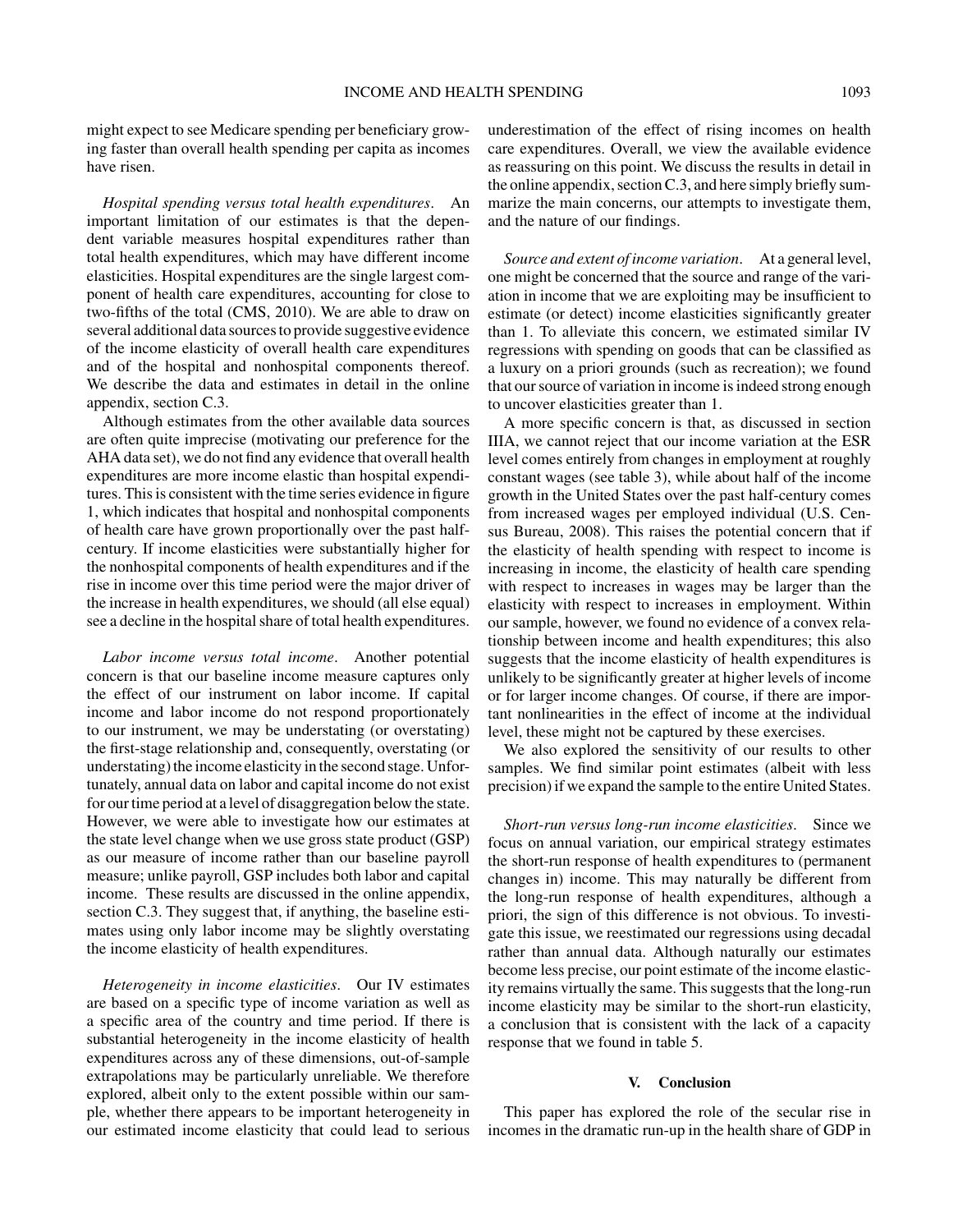the United States, which increased from 5% of GDP in 1960 to 16% in 2005. A common conjecture is that rising incomes have played a primary role in the increase in the health share of GDP. A finding of a primary role for rising incomes would have important implications for forecasting the future growth of the health share of GDP. It would also provide crucial input into an investigation of the potential optimality (or suboptimality) of rising health share of GDP. Yet surprisingly little is known empirically about the impact of rising aggregate incomes on aggregate health spending.

We attempted to estimate the causal effect of aggregate income on aggregate health expenditures by instrumenting for local area income with time series variation in global oil prices interacted with cross-sectional variation in the oil reserves in different areas of the southern United States. This strategy is attractive not only because it isolates a potentially exogenous source of variation in incomes but also because it incorporates local general equilibrium effects, as we estimate the response of health expenditures in the area to an aggregate change in incomes.

Across a wide range of specifications, we estimate a positive and statistically significant income elasticity of hospital expenditures that is almost always less than 1. Our central estimate is an income elasticity of 0.72 (standard error = 0.21), which is reasonably robust to a range of alternative specifications.

Our central point estimate suggests that rising income did not contribute to the rise in the health share of GDP between 1960 and 2005. Our 95% confidence interval, which includes at its upper end an income elasticity of 1.1, suggests that we can reject a role of rising income of explaining more than a very small part, 0.5 percentage points, of the 11 percentage point increase in the health share of GDP over that time period. Although considerable caution is warranted in extrapolating estimates from a particular source of variation, time period, and part of the country to the overall impact of rising incomes in the postwar period, we provided additional evidence suggesting that many of the most salient potential concerns with such extrapolation may not pose major threats to our conclusions.

While our findings suggest that the increase in income is unlikely to be a primary driver of the increase in the health share of GDP, they do not provide an answer to the question of what is behind this notable trend. There is general consensus that rapid progress in medical technologies is a (or the) major driver of increasing health expenditures (Newhouse, 1992; Fuchs, 1996; Cutler, 2002; Congressional Budget Office, 2008), though presumably technological progress itself is being spurred by other factors. Our analysis thus also indirectly suggests that rising incomes are unlikely to be the major driver of medical innovations either. An interesting possibility is that institutional factors, such as the spread of insurance coverage, have not only directly encouraged increased spending but also induced the adoption and diffusion of new medical technologies (Weisbrod, 1991; Finkelstein, 2004, 2007; Acemoglu & Finkelstein, 2008). This channel of

induced innovation could not only account for the increase in the health share of GDP in the United States, but provided that technological advances in the United States spread relatively rapidly to other advanced economies, it could also be a major contributor to the similar trends experienced by other OECD countries. An investigation of this possibility, as well as more general analyses of the determinants of technological change in the health care sector, are important and interesting areas for further work.

#### REFERENCES

- Abraham, Katherine, and John C. Haltiwanger, "Real Wages and the Business Cycle," *Journal of Economic Literature* 33 (1995), 1215–1264.
- Acemoglu, Daron, "Directed Technical Change," *Review of Economic Studies* 69 (2002), 781–810.
- ——— "Equilibrium Bias of Technology," *Econometrica* 75 (2007), 1371– 1410.
- Acemoglu, Daron, and Amy Finkelstein, "Input and Technology Choices in Regulated Industries: Evidence from the Health Care Sector," *Journal of Political Economy*, 116 (2008), 837–880.
- Acemoglu, Daron, and Joshua Linn, "Market Size in Innovation: Theory and Evidence from the Pharmaceutical Industry," *Quarterly Journal of Economics* 119 (2004), 1049–1090.
- Baumol, William J., "Macroeconomics of Unbalanced Growth: The Anatomy of Urban Crisis," *American Economic Review* 57 (1967), 415–426.
- Black, Dan, Terra McKinnish, and Seth Sanders, "The Economic Impact of the Coal Boom and Bust," *Economic Journal* 115 (2005), 449–476.
- Blanchard, Olivier J., and Lawrence F. Katz, "Regional Evolutions," *Brookings Papers on Economic Activity* 23 (1992), 1–76.
- Blomqvist, A. G., and R. A. L. Carter, "Is Health Care Really a Luxury?" *Journal of Health Economics* 16 (1987), 207–229.
- Buckley, Patrick D., "Essays in Applied Microeconomics: Signaling, Marriage Hazard Rates, and Ability Sorting," Ph.D. dissertation, MIT, (2003)
- CMS. 2010. National Health Expenditures, http://www.cms.hhs.gov /NationalHealthExpendData/01\_Overview.asp#TopOfPage.
- Congressional Budget Office, *Technological Change and the Growth of Health Spending* (January, 2008), http://www.cbo.gov/ftpdocs /89xx/doc8947/01-31-TechHealth.pdf.
- Cutler, David, "Technology, Health Costs, and the NIH," paper prepared for the National Institutes of Health Roundtable on the Economics of Biomedical Research, Cambridge, MA (1995).
- "Equality, Efficiency, and Market Fundamentals: The Dynamics of International Medical Care Reform," *Journal of Economic Literature* 40 (2002), 881–906.
- Cutler, David, and Ellen Meara, "Changes in the Age Distribution of Mortality over the 20th Century" (pp. 333–365), in David Wise, ed., *Perspectives on the Economics of Aging* (Chicago: University of Chicago Press, 2004).
- Davis, Steven, and John Haltiwanger, "Sectoral Job Creation and Destruction Responses to Oil Price Changes," *Journal of Monetary Economics* 48 (2001), 465–512.
- Finkelstein, Amy, "Static and Dynamic Effects of Health Policy: Evidence from the Vaccine Industry," *Quarterly Journal of Economics* 19 (2004), 527–564.
- "The Aggregate Effects of Health Insurance: Evidence from the Introduction of Medicare," *Quarterly Journal of Economics* 122 (2007), 1–37.
- Fogel, Robert, "Catching Up with the Economy," *American Economic Review* 89 (1999), 1–21.
- Fuchs, Victor, "Economics, Values, and Health Care Reform," *American Economic Review* 86 (1996), 1–24.
- Gerdtham, Ulf, and Bengt Jonsson, "International Comparisons of Health Expenditure: Theory, Data and Econometric Analysis" (pp. 12–53), in Anthony J. Culyer and Joseph P. Newhouse eds., *Handbook of Health Economics* (Amsterdam: Elsevier, 2000).
- Gruber, Jonathan, "Medicaid" (pp. 15–77), in Robert Moffitt, ed., *Means Tested Transfer Programs in the U.S.* (Chicago: University of Chicago Press, 2003).